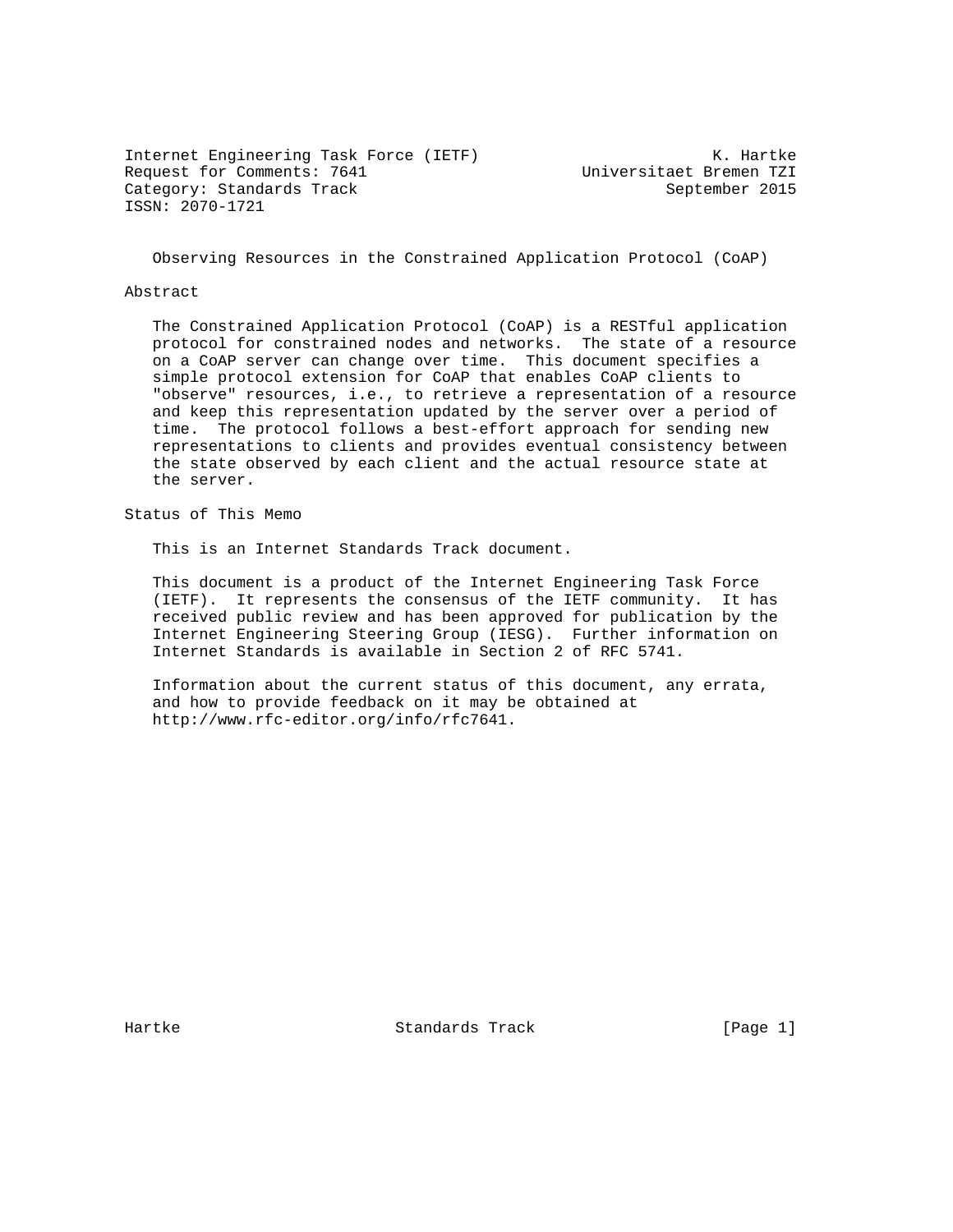Copyright Notice

 Copyright (c) 2015 IETF Trust and the persons identified as the document authors. All rights reserved.

 This document is subject to BCP 78 and the IETF Trust's Legal Provisions Relating to IETF Documents

 (http://trustee.ietf.org/license-info) in effect on the date of publication of this document. Please review these documents carefully, as they describe your rights and restrictions with respect to this document. Code Components extracted from this document must include Simplified BSD License text as described in Section 4.e of the Trust Legal Provisions and are provided without warranty as described in the Simplified BSD License.

Hartke Standards Track [Page 2]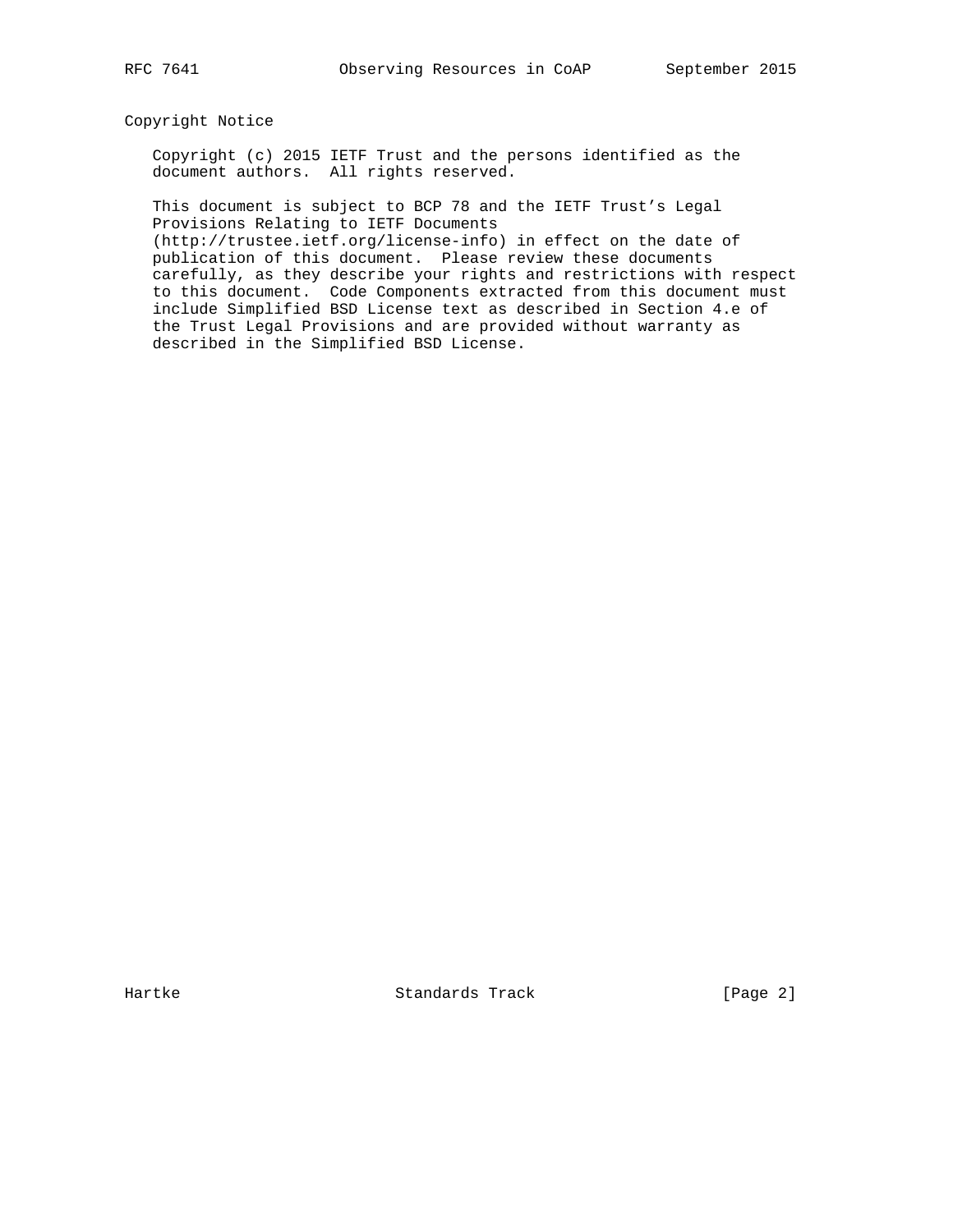# Table of Contents

| $1 \quad$      |                                |  |  |  |  |  |  |  |  |  | $\overline{4}$  |
|----------------|--------------------------------|--|--|--|--|--|--|--|--|--|-----------------|
| 1.1.           |                                |  |  |  |  |  |  |  |  |  | $\overline{4}$  |
| $1\quad 2$     |                                |  |  |  |  |  |  |  |  |  | $\overline{4}$  |
| $1 \cdot 3$    |                                |  |  |  |  |  |  |  |  |  | $6\overline{6}$ |
| $1\quad 4$     | Observable Resources 7         |  |  |  |  |  |  |  |  |  |                 |
| 1.5.           | Requirements Notation          |  |  |  |  |  |  |  |  |  | $\mathsf{R}$    |
| 2.1            |                                |  |  |  |  |  |  |  |  |  |                 |
|                | 3. Client-Side Requirements 10 |  |  |  |  |  |  |  |  |  |                 |
| 3.1.           |                                |  |  |  |  |  |  |  |  |  |                 |
| 3.2.           |                                |  |  |  |  |  |  |  |  |  |                 |
| 3.3.           |                                |  |  |  |  |  |  |  |  |  |                 |
| 3.4.           |                                |  |  |  |  |  |  |  |  |  |                 |
| 3.5.           |                                |  |  |  |  |  |  |  |  |  |                 |
| 3.6.           |                                |  |  |  |  |  |  |  |  |  |                 |
|                | 4. Server-Side Requirements 14 |  |  |  |  |  |  |  |  |  |                 |
| 4.1.           |                                |  |  |  |  |  |  |  |  |  |                 |
| 4.2.           |                                |  |  |  |  |  |  |  |  |  |                 |
| 4.3.           |                                |  |  |  |  |  |  |  |  |  |                 |
|                |                                |  |  |  |  |  |  |  |  |  |                 |
| 4 5            |                                |  |  |  |  |  |  |  |  |  |                 |
| 5 <sub>1</sub> |                                |  |  |  |  |  |  |  |  |  |                 |
| б.             |                                |  |  |  |  |  |  |  |  |  |                 |
| 7 <sup>1</sup> | Security Considerations 21     |  |  |  |  |  |  |  |  |  |                 |
| 8 <sub>1</sub> |                                |  |  |  |  |  |  |  |  |  |                 |
| 9 <sub>1</sub> |                                |  |  |  |  |  |  |  |  |  |                 |
|                | 9.1. Normative References 22   |  |  |  |  |  |  |  |  |  |                 |
| 9.2.           | Informative References 22      |  |  |  |  |  |  |  |  |  |                 |
|                |                                |  |  |  |  |  |  |  |  |  |                 |
|                | A.1. Client/Server Examples 24 |  |  |  |  |  |  |  |  |  |                 |
| A.2.           |                                |  |  |  |  |  |  |  |  |  |                 |
|                |                                |  |  |  |  |  |  |  |  |  |                 |
|                | Author's Address               |  |  |  |  |  |  |  |  |  |                 |
|                |                                |  |  |  |  |  |  |  |  |  |                 |

Hartke **Standards Track** [Page 3]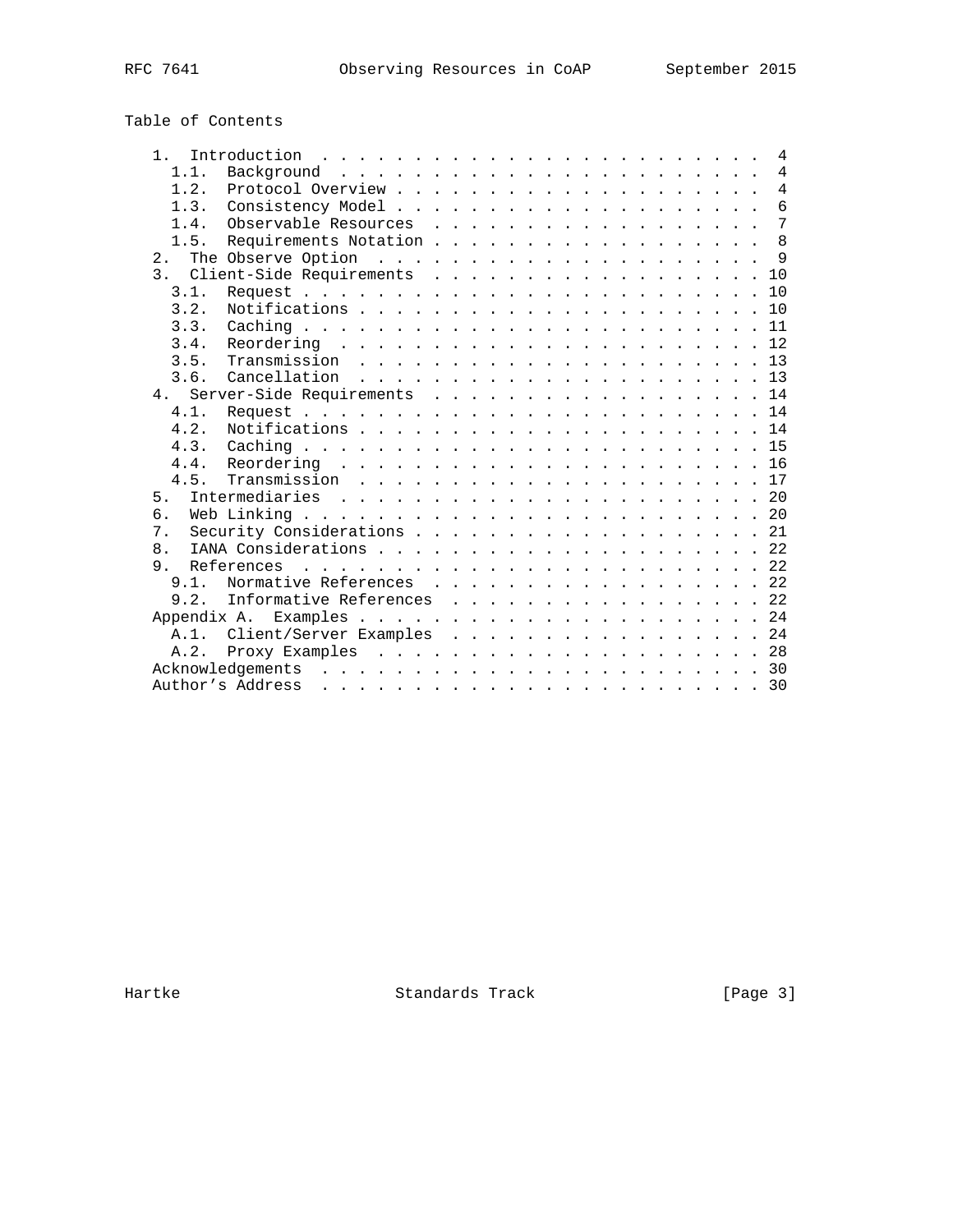# 1. Introduction

### 1.1. Background

 The Constrained Application Protocol (CoAP) [RFC7252] is intended to provide RESTful services [REST] not unlike HTTP [RFC7230] while reducing the complexity of implementation as well as the size of packets exchanged in order to make these services useful in a highly constrained network of themselves highly constrained nodes [RFC7228].

 The model of REST is that of a client exchanging representations of resources with a server, where a representation captures the current or intended state of a resource. The server is the authority for representations of the resources in its namespace. A client interested in the state of a resource initiates a request to the server; the server then returns a response with a representation of the resource that is current at the time of the request.

 This model does not work well when a client is interested in having a current representation of a resource over a period of time. Existing approaches from HTTP, such as repeated polling or HTTP long polling [RFC6202], generate significant complexity and/or overhead and thus are less applicable in a constrained environment.

 The protocol specified in this document extends the CoAP core protocol with a mechanism for a CoAP client to "observe" a resource on a CoAP server: the client retrieves a representation of the resource and requests this representation be updated by the server as long as the client is interested in the resource.

 The protocol keeps the architectural properties of REST. It enables high scalability and efficiency through the support of caches and proxies. There is no intention, though, to solve the full set of problems that the existing HTTP solutions solve or to replace publish/subscribe networks that solve a much more general problem [RFC5989].

# 1.2. Protocol Overview

 The protocol is based on the well-known observer design pattern [GOF]. In this design pattern, components called "observers" register at a specific, known provider called the "subject" that they are interested in being notified whenever the subject undergoes a change in state. The subject is responsible for administering its list of registered observers. If multiple subjects are of interest to an observer, the observer must register separately for all of them.

Hartke **Standards Track** Standards (Page 4)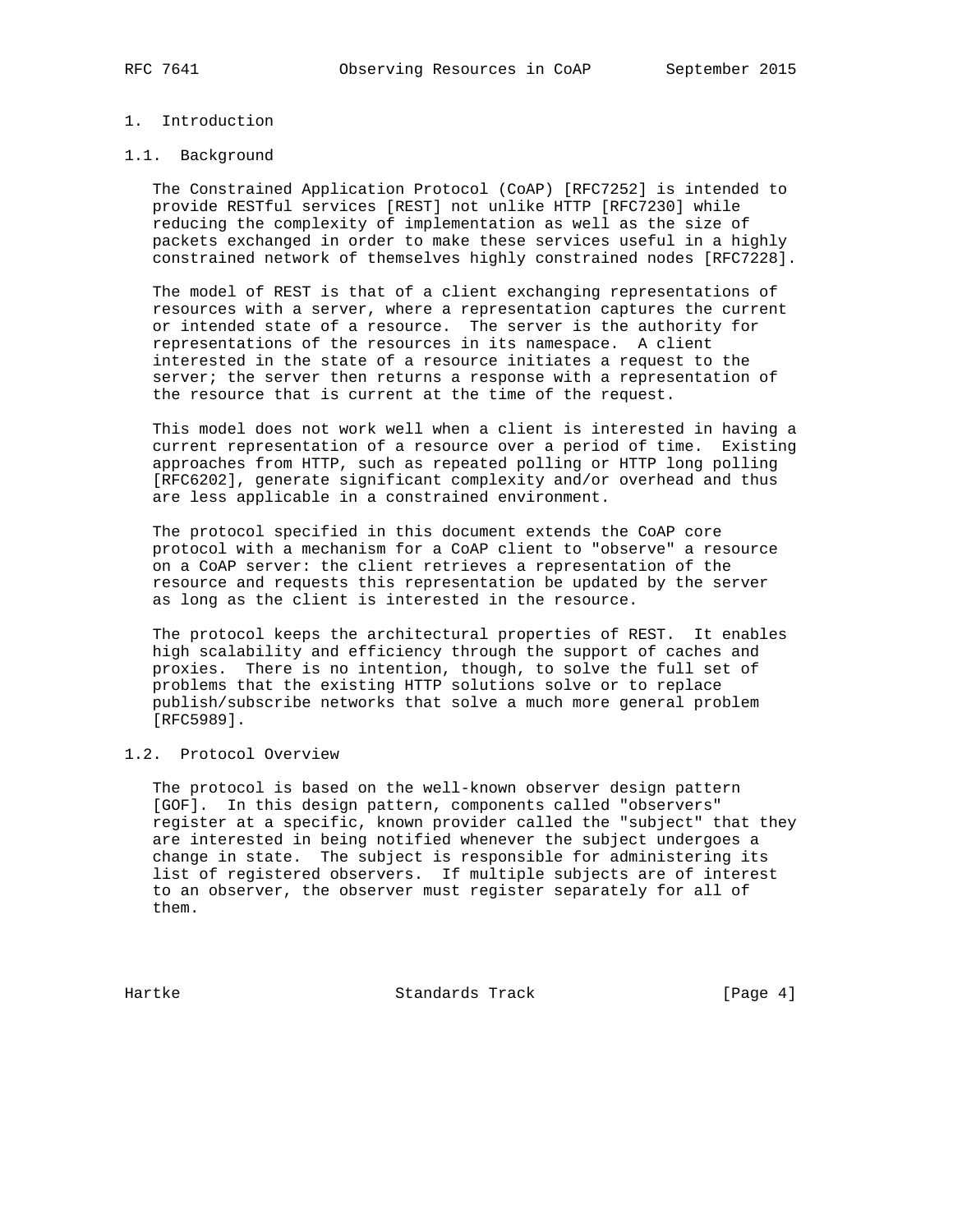

Figure 1: The Observer Design Pattern

The observer design pattern is realized in CoAP as follows:

- Subject: In the context of CoAP, the subject is a resource in the namespace of a CoAP server. The state of the resource can change over time, ranging from infrequent updates to continuous state transformations.
- Observer: An observer is a CoAP client that is interested in having a current representation of the resource at any given time.
- Registration: A client registers its interest in a resource by initiating an extended GET request to the server. In addition to returning a representation of the target resource, this request causes the server to add the client to the list of observers of the resource.
	- Notification: Whenever the state of a resource changes, the server notifies each client in the list of observers of the resource. Each notification is an additional CoAP response sent by the server in reply to the single extended GET request and includes a complete, updated representation of the new resource state.

 Figure 2 below shows an example of a CoAP client registering its interest in a resource and receiving three notifications: the first with the current state upon registration, and then two upon changes to the resource state. Both the registration request and the notifications are identified as such by the presence of the Observe Option defined in this document. In notifications, the Observe Option additionally provides a sequence number for reordering detection. All notifications carry the token specified by the client, so the client can easily correlate them to the request.

Hartke Standards Track [Page 5]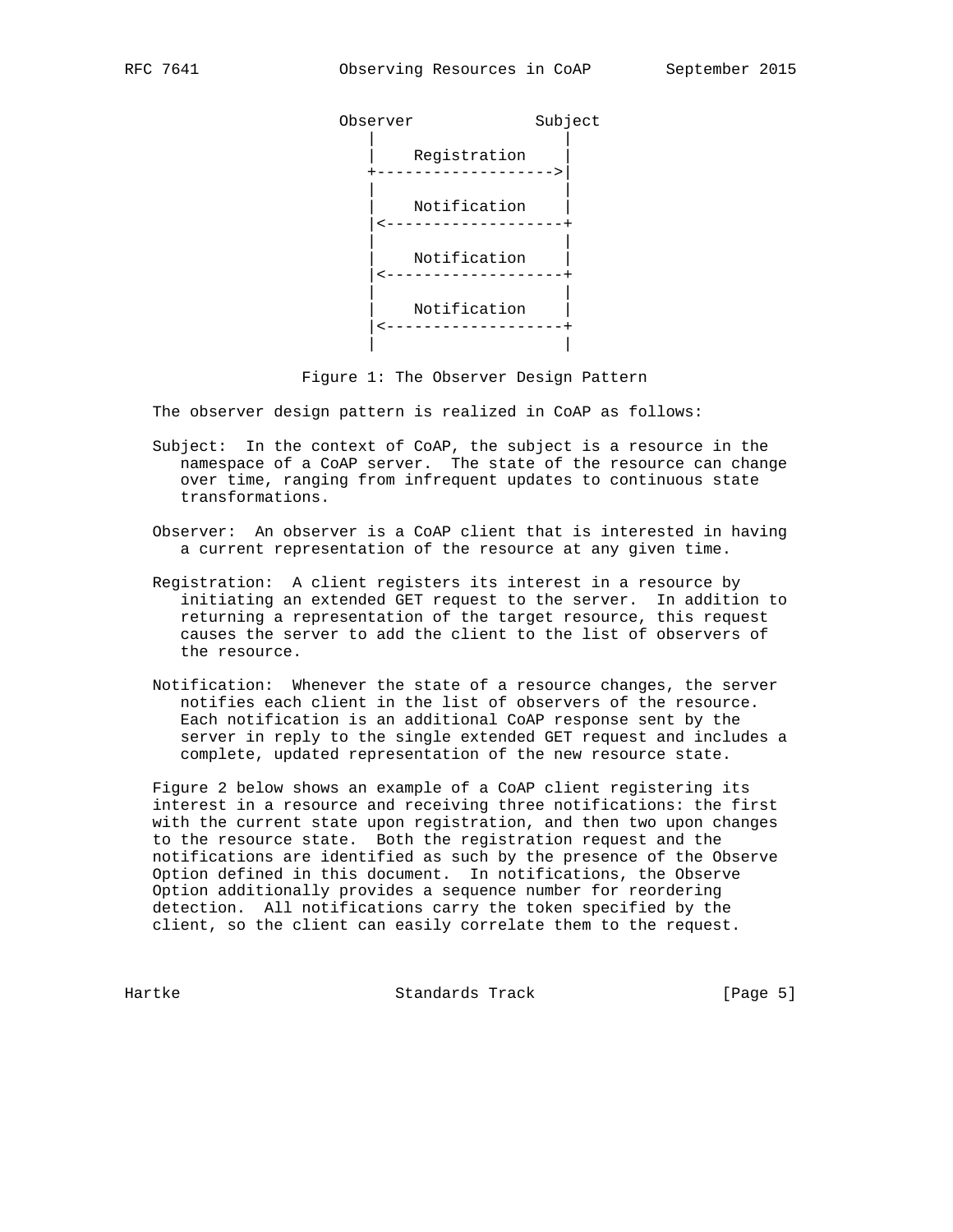| Client                                                                                   | Server                               |
|------------------------------------------------------------------------------------------|--------------------------------------|
| GET /temperature<br>Token: 0x4a<br>Observe: 0<br>------------>                           | Registration                         |
| 2.05 Content<br>Token: 0x4a<br>Observe: 12<br>Payload: 22.9 Cel<br>--------------------  | Notification of<br>the current state |
| 2.05 Content<br>Token: 0x4a<br>Observe: 44<br>Payload: 22.8 Cel<br>--------------------- | Notification upon<br>a state change  |
| 2.05 Content<br>Token: 0x4a<br>Observe: 60<br>Payload: 23.1 Cel<br>------------------+   | Notification upon<br>a state change  |
|                                                                                          |                                      |

Figure 2: Observing a Resource in CoAP

Note: In this document, "Cel" stands for "degrees Celsius".

 A client remains on the list of observers as long as the server can determine the client's continued interest in the resource. The server may send a notification in a confirmable CoAP message to request an acknowledgement from the client. When the client deregisters, rejects a notification, or the transmission of a notification times out after several transmission attempts, the client is considered no longer interested in the resource and is removed by the server from the list of observers.

### 1.3. Consistency Model

 While a client is in the list of observers of a resource, the goal of the protocol is to keep the resource state observed by the client as closely in sync with the actual state at the server as possible.

 It cannot be avoided that the client and the server become out of sync at times: First, there is always some latency between the change of the resource state and the receipt of the notification. Second,

Hartke **Standards Track** Standards (Page 6)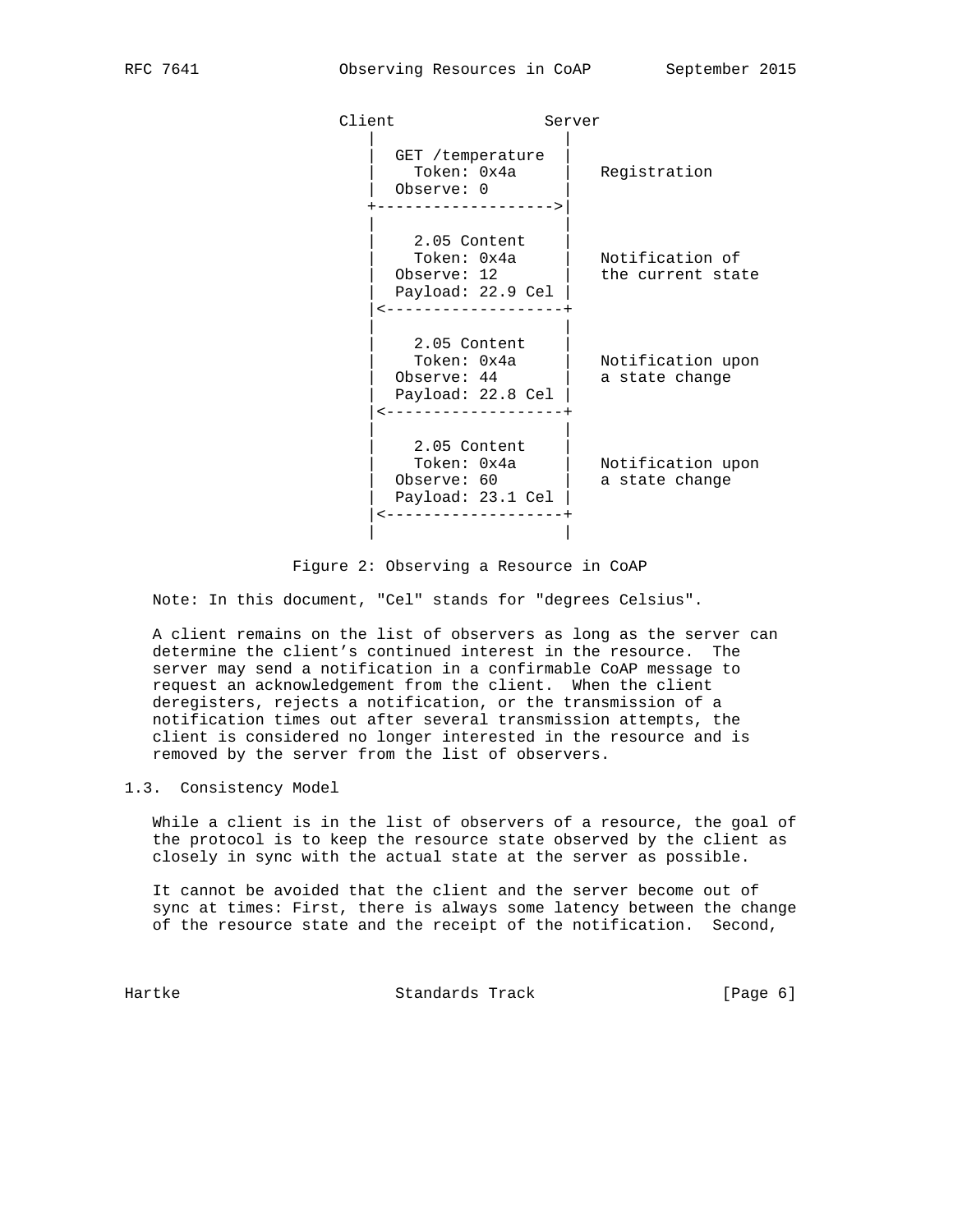CoAP messages with notifications can get lost, which will cause the client to assume an old state until it receives a new notification. And third, the server may erroneously come to the conclusion that the client is no longer interested in the resource, which will cause the server to stop sending notifications and the client to assume an old state until it eventually registers its interest again.

The protocol addresses this issue as follows:

- o It follows a best-effort approach for sending the current representation to the client after a state change: clients should see the new state after a state change as soon as possible, and they should see as many states as possible. This is limited by congestion control, however, so a client cannot rely on observing every single state that a resource might go through.
- o It labels notifications with a maximum duration up to which it is acceptable for the observed state and the actual state to be out of sync. When the age of the notification received reaches this limit, the client cannot use the enclosed representation until it receives a new notification.
- o It is designed on the principle of eventual consistency: the protocol guarantees that if the resource does not undergo a new change in state, eventually all registered observers will have a current representation of the latest resource state.
- 1.4. Observable Resources

 A CoAP server is the authority for determining under what conditions resources change their state and thus when observers are notified of new resource states. The protocol does not offer explicit means for setting up triggers or thresholds; it is up to the server to expose observable resources that change their state in a way that is useful in the application context.

 For example, a CoAP server with an attached temperature sensor could expose one or more of the following resources:

- o <coap://server/temperature>, which changes its state every few seconds to a current reading of the temperature sensor;
- o <coap://server/temperature/felt>, which changes its state to "COLD" whenever the temperature reading drops below a certain pre configured threshold and to "WARM" whenever the reading exceeds a second, slightly higher threshold;

Hartke **Standards Track** Standards (Page 7)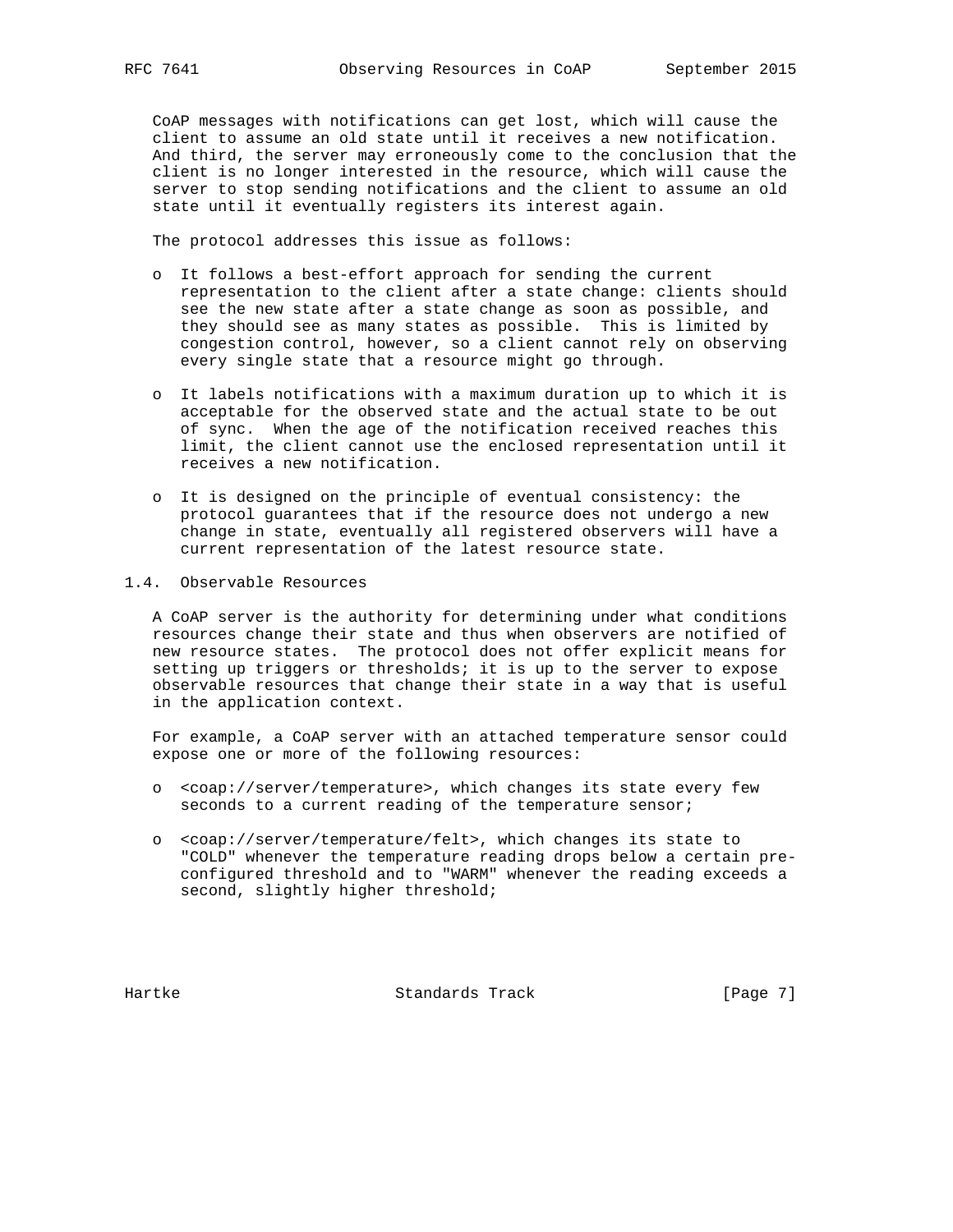- o <coap://server/temperature/critical?above=42>, which changes its state based on the client-specified parameter value either every few seconds to the current temperature reading if the temperature exceeds the threshold or to "OK" when the reading drops below;
- o <coap://server/?query=select+avg(temperature)+from+Sensor.window: time(30sec)>, which accepts expressions of arbitrary complexity and changes its state accordingly.

 Thus, by designing CoAP resources that change their state on certain conditions, it is possible to update the client only when these conditions occur instead of supplying it continuously with raw sensor data. By parameterizing resources, this is not limited to conditions defined by the server, but can be extended to arbitrarily complex queries specified by the client. The application designer therefore can choose exactly the right level of complexity for the application envisioned and devices involved and is not constrained to a "one size fits all" mechanism built into the protocol.

1.5. Requirements Notation

 The key words "MUST", "MUST NOT", "REQUIRED", "SHALL", "SHALL NOT", "SHOULD", "SHOULD NOT", "RECOMMENDED", "MAY", and "OPTIONAL" in this document are to be interpreted as described in RFC 2119 [RFC2119].

Hartke Standards Track [Page 8]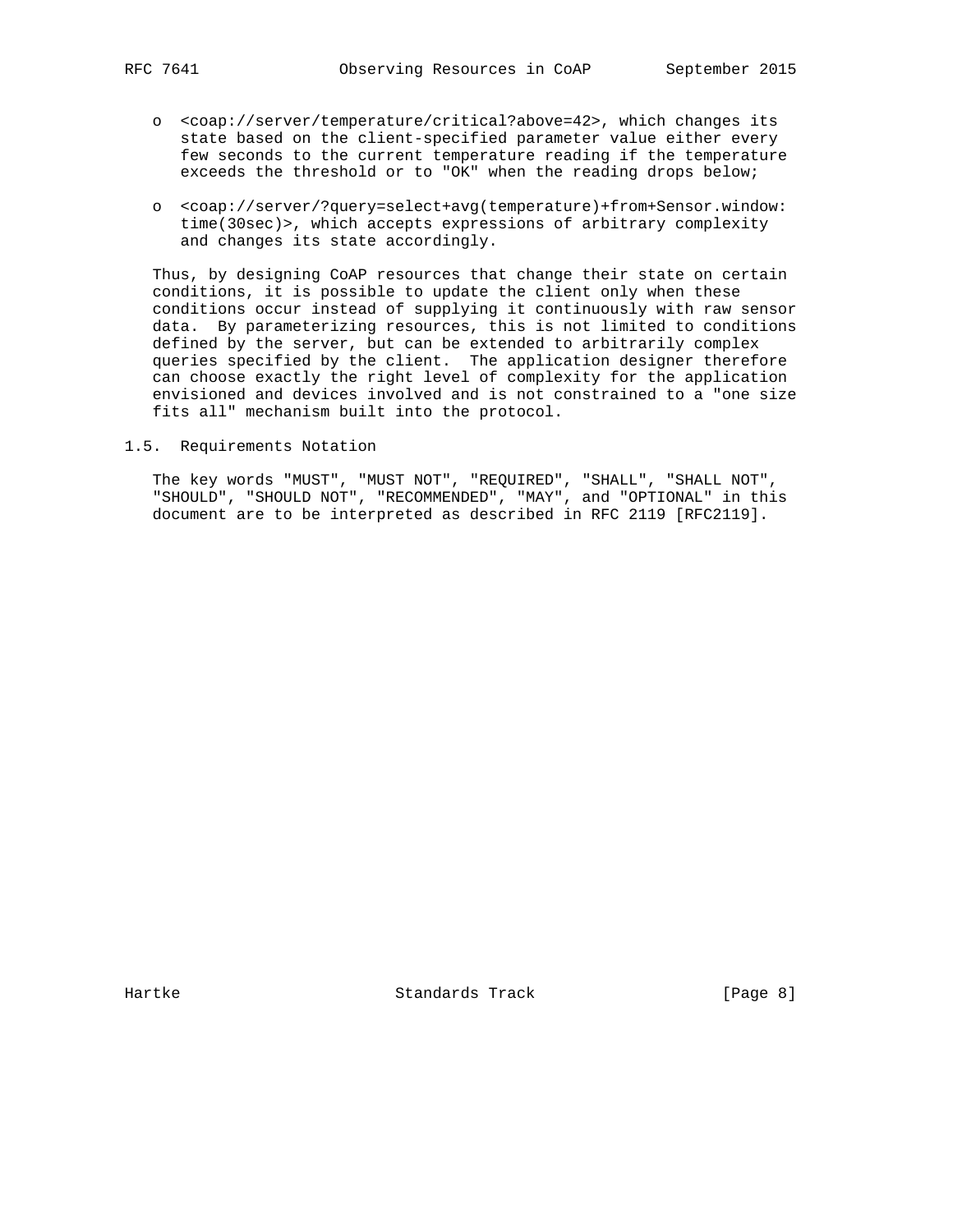### 2. The Observe Option

 The Observe Option has the following properties. Its meaning depends on whether it is included in a GET request or in a response.

|  | No.   C   U   N   R   Name   Format   Length   Default                                          |  |
|--|-------------------------------------------------------------------------------------------------|--|
|  | $\vert$ 6 $\vert$ x $\vert$ - $\vert$ 0bserve $\vert$ uint $\vert$ 0-3 B $\vert$ (none) $\vert$ |  |

# C=Critical, U=Unsafe, N=No-Cache-Key, R=Repeatable

### Table 1: The Observe Option

 When included in a GET request, the Observe Option extends the GET method so it does not only retrieve a current representation of the target resource, but also requests the server to add or remove an entry in the list of observers of the resource depending on the option value. The list entry consists of the client endpoint and the token specified by the client in the request. Possible values are:

- 0 (register) adds the entry to the list, if not present;
- 1 (deregister) removes the entry from the list, if present.

 The Observe Option is not critical for processing the request. If the server is unwilling or unable to add a new entry to the list of observers, then the request falls back to a normal GET request and the response does not include the Observe Option.

 The Observe Option is not part of the Cache-Key: a cacheable response obtained with an Observe Option in the request can be used to satisfy a request without an Observe Option, and vice versa. When a stored response with an Observe Option is used to satisfy a normal GET request, the option MUST be removed before the response is returned.

 When included in a response, the Observe Option identifies the message as a notification. This implies that a matching entry exists in the list of observers and that the server will notify the client of changes to the resource state. The option value is a sequence number for reordering detection (see Sections 3.4 and 4.4).

 The value of the Observe Option is encoded as an unsigned integer in network byte order using a variable number of bytes ('uint' option format); see Section 3.2 of RFC 7252 [RFC7252].

Hartke Standards Track [Page 9]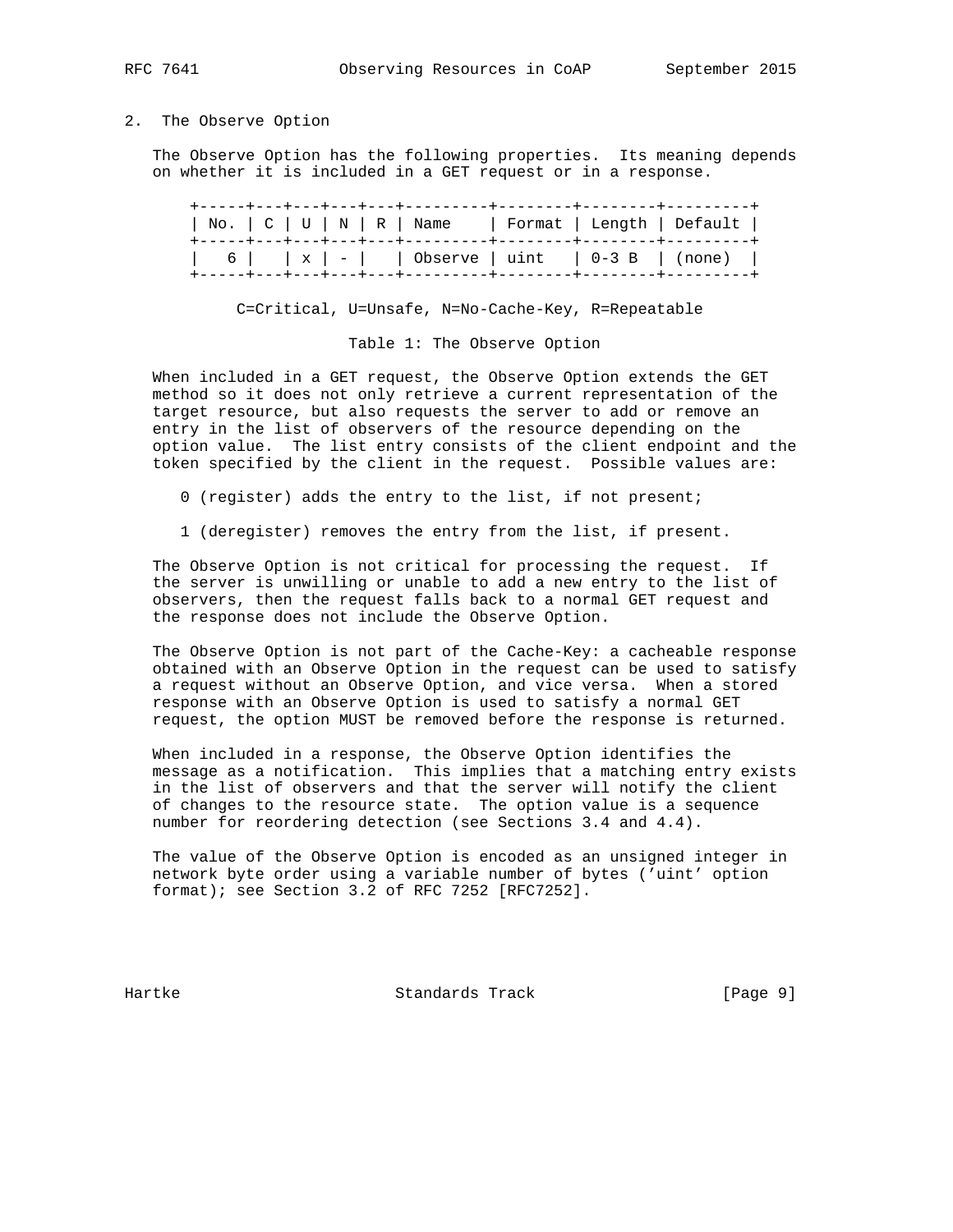# 3. Client-Side Requirements

# 3.1. Request

 A client registers its interest in a resource by issuing a GET request with an Observe Option set to 0 (register). If the server returns a 2.xx response that includes an Observe Option as well, the server has successfully added an entry with the client endpoint and request token to the list of observers of the target resource, and the client will be notified of changes to the resource state.

 Like a fresh response can be used to satisfy a request without contacting the server, the stream of updates resulting from one observation request can be used to satisfy another (observation or normal GET) request if the target resource is the same. A client MUST aggregate such requests and MUST NOT register more than once for the same target resource. The target resource is identified by all options in the request that are part of the Cache-Key. This includes, for example, the full request URI and the Accept Option.

# 3.2. Notifications

 Notifications are additional responses sent by the server in reply to the single extended GET request that created the registration. Each notification includes the token specified by the client in the request. The only difference between a notification and a normal response is the presence of the Observe Option.

 Notifications typically have a 2.05 (Content) response code. They include an Observe Option with a sequence number for reordering detection (see Section 3.4) and a payload in the same Content-Format as the initial response. If the client included one or more ETag Options in the GET request (see Section 3.3), notifications can have a 2.03 (Valid) response code rather than a 2.05 (Content) response code. Such notifications include an Observe Option with a sequence number but no payload.

 In the event that the resource changes in a way that would cause a normal GET request at that time to return a non-2.xx response (for example, when the resource is deleted), the server sends a notification with an appropriate response code (such as 4.04 Not Found) and removes the client's entry from the list of observers of the resource. Non-2.xx responses do not include an Observe Option.

Hartke Standards Track [Page 10]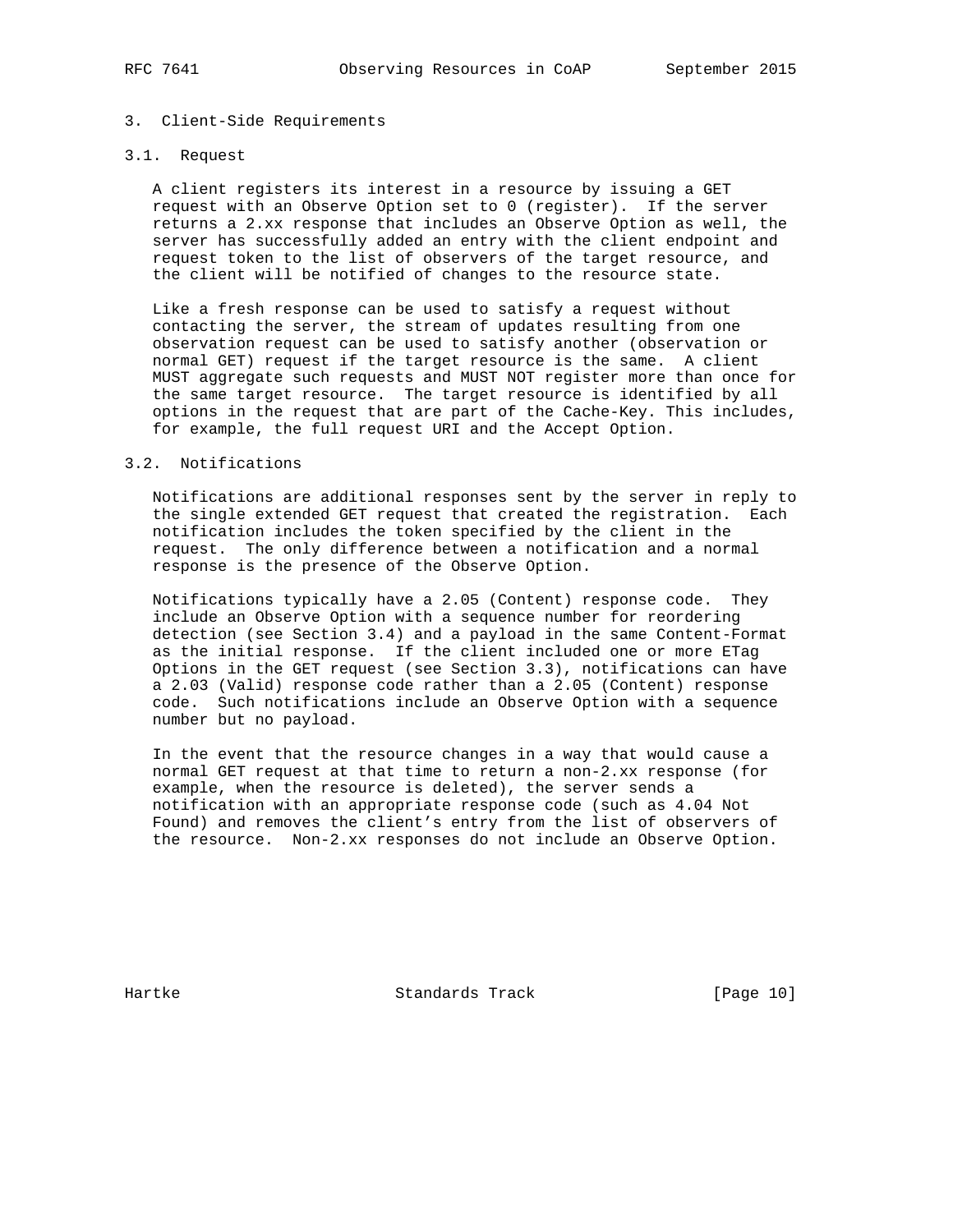# 3.3. Caching

 As notifications are just additional responses to a GET request, notifications partake in caching as defined in Section 5.6 of RFC 7252 [RFC7252]. Both the freshness model and the validation model are supported.

## 3.3.1. Freshness

 A client MAY store a notification like a response in its cache and use a stored notification that is fresh without contacting the server. Like a response, a notification is considered fresh while its age is not greater than the value indicated by the Max-Age Option (and no newer notification/response has been received).

 The server will do its best to keep the resource state observed by the client as closely in sync with the actual state as possible. However, a client cannot rely on observing every single state that a resource might go through. For example, if the network is congested or the state changes more frequently than the network can handle, the server can skip notifications for any number of intermediate states.

 The server uses the Max-Age Option to indicate an age up to which it is acceptable that the observed state and the actual state are inconsistent. If the age of the latest notification becomes greater than its indicated Max-Age, then the client MUST NOT assume that the enclosed representation reflects the actual resource state.

 To make sure it has a current representation and/or to re-register its interest in a resource, a client MAY issue a new GET request with the same token as the original at any time. All options MUST be identical to those in the original request except for the set of ETag Options. It is RECOMMENDED that the client does not issue the request while it still has a fresh notification/response for the resource in its cache. Additionally, the client SHOULD at least wait for a random amount of time between 5 and 15 seconds after Max-Age expired to reduce collisions with other clients.

# 3.3.2. Validation

 When a client has one or more notifications stored in its cache for a resource, it can use the ETag Option in the GET request to give the server an opportunity to select a stored notification to be used.

 The client MAY include an ETag Option for each stored response that is applicable in the GET request. Whenever the observed resource changes to a representation identified by one of the ETag Options, the server can select a stored response by sending a 2.03 (Valid)

Hartke **Standards Track** [Page 11]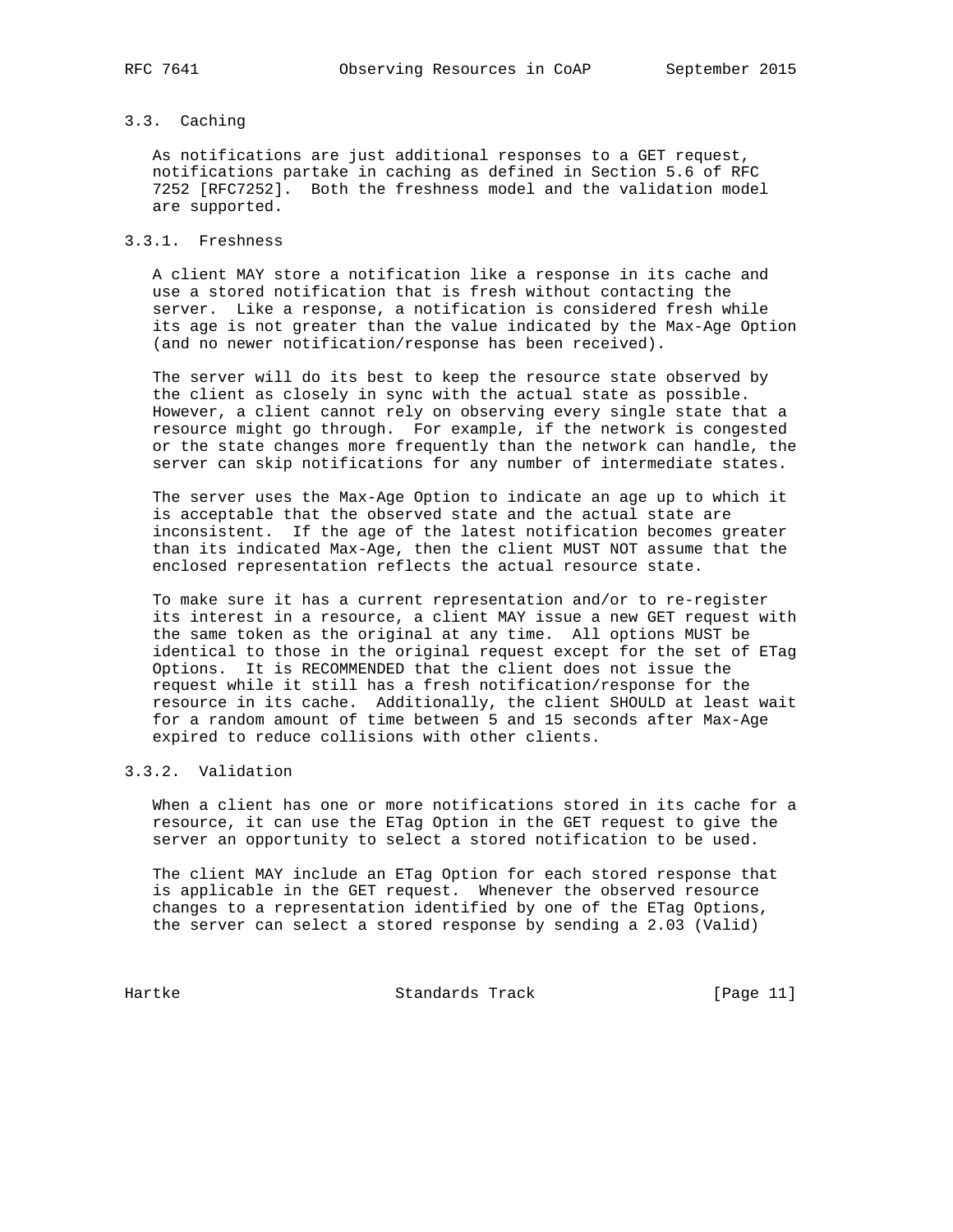notification with an appropriate ETag Option instead of a 2.05 (Content) notification.

 A client implementation needs to keep all candidate responses in its cache until it is no longer interested in the target resource or it re-registers with a new set of entity tags.

3.4. Reordering

 Messages with notifications can arrive in a different order than they were sent. Since the goal is to keep the observed state as closely in sync with the actual state as possible, a client MUST consider the notification that was sent most recently as the freshest, regardless of the order of arrival.

 To provide an order among notifications for the client, the server sets the value of the Observe Option in each notification to the 24 least significant bits of a strictly increasing sequence number. An incoming notification was sent more recently than the freshest notification so far when one of the following conditions is met:

> (V1 < V2 and V2 - V1 < 2^23) or (V1 > V2 and V1 - V2 > 2^23) or  $(T2 > T1 + 128$  seconds)

 where V1 is the value of the Observe Option in the freshest notification so far, V2 is the value of the Observe Option in the incoming notification, T1 is a client-local timestamp for the freshest notification so far, and T2 is a client-local timestamp for the incoming notification.

 Design Note: The first two conditions verify that V1 is less than V2 in 24-bit serial number arithmetic [RFC1982]. The third condition ensures that if the server is generating serial numbers based on a local clock, the time elapsed between the two incoming messages is not so large that the difference between V1 and V2 has become larger than the largest integer that it is meaningful to add to a 24-bit serial number; in other words, after 128 seconds have elapsed without any notification, a client does not need to check the sequence numbers to assume that an incoming notification was sent more recently than the freshest notification it has received so far.

 The duration of 128 seconds was chosen as a nice round number greater than MAX\_LATENCY (Section 4.8.2 of RFC 7252 [RFC7252]).

Hartke **Standards Track** [Page 12]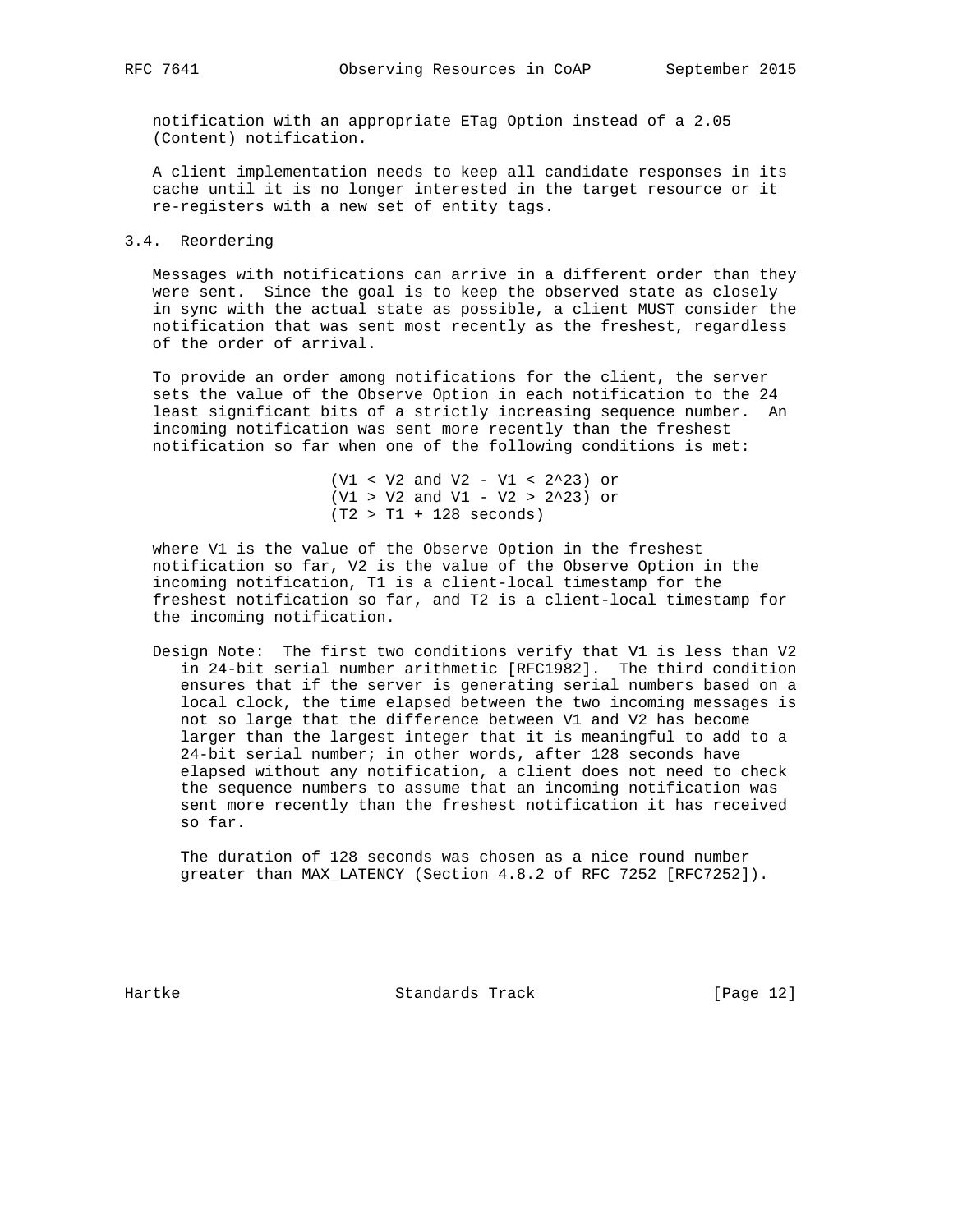## 3.5. Transmission

 A notification can be confirmable or non-confirmable, i.e., it can be sent in a confirmable or a non-confirmable message. The message type used for a notification is independent of the type used for the request and of any previous notification.

 If a client does not recognize the token in a confirmable notification, it MUST NOT acknowledge the message and SHOULD reject it with a Reset message; otherwise, the client MUST acknowledge the message as usual. In the case of a non-confirmable notification, rejecting the message with a Reset message is OPTIONAL.

 An acknowledgement message signals to the server that the client is alive and interested in receiving further notifications; if the server does not receive an acknowledgement in reply to a confirmable notification, it will assume that the client is no longer interested and will eventually remove the associated entry from the list of observers (Section 4.5).

### 3.6. Cancellation

 A client that is no longer interested in receiving notifications for a resource can simply "forget" the observation. When the server then sends the next notification, the client will not recognize the token in the message and thus will return a Reset message. This causes the server to remove the associated entry from the list of observers. The entries in lists of observers are effectively "garbage collected" by the server.

 Implementation Note: Due to potential message loss, the Reset message may not reach the server. The client may therefore have to reject multiple notifications, each with one Reset message, until the server finally removes the associated entry from the list of observers and stops sending notifications.

 In some circumstances, it may be desirable to cancel an observation and release the resources allocated by the server to it more eagerly. In this case, a client MAY explicitly deregister by issuing a GET request that has the Token field set to the token of the observation to be cancelled and includes an Observe Option with the value set to 1 (deregister). All other options MUST be identical to those in the registration request except for the set of ETag Options. When the server receives such a request, it will remove any matching entry from the list of observers and process the GET request as usual.

Hartke Standards Track [Page 13]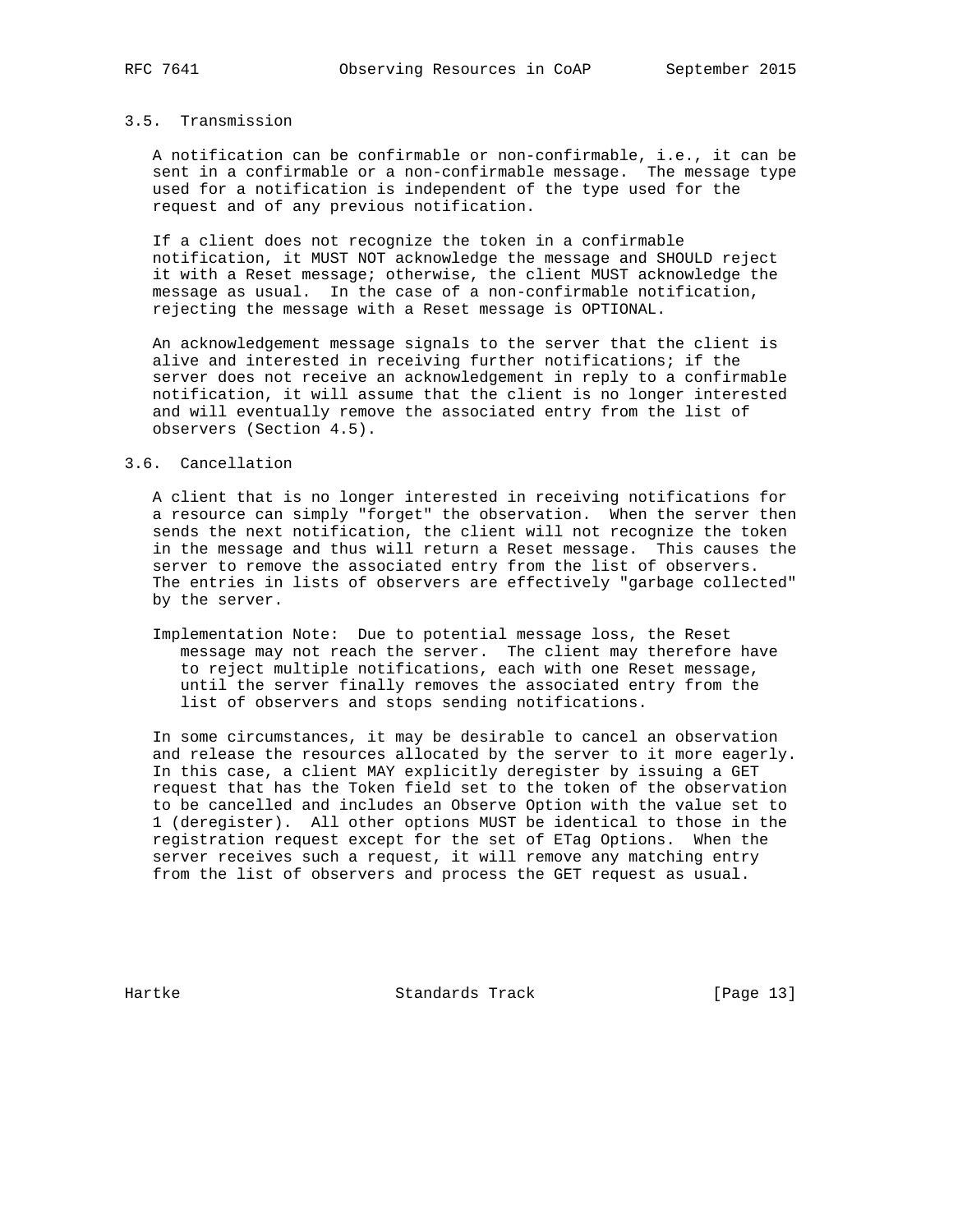# 4. Server-Side Requirements

## 4.1. Request

 A GET request with an Observe Option set to 0 (register) requests the server not only to return a current representation of the target resource, but also to add the client to the list of observers of that resource. Upon success, the server returns a current representation of the resource and MUST keep this representation updated (as described in Section 1.3) as long as the client is on the list of observers.

 The entry in the list of observers is keyed by the client endpoint and the token specified by the client in the request. If an entry with a matching endpoint/token pair is already present in the list (which, for example, happens when the client wishes to reinforce its interest in a resource), the server MUST NOT add a new entry but MUST replace or update the existing one.

 A server that is unable or unwilling to add a new entry to the list of observers of a resource MAY silently ignore the registration request and process the GET request as usual. The resulting response MUST NOT include an Observe Option, the absence of which signals to the client that it will not be notified of changes to the resource and, e.g., needs to poll the resource for its state instead.

 If the Observe Option in a GET request is set to 1 (deregister), then the server MUST remove any existing entry with a matching endpoint/ token pair from the list of observers and process the GET request as usual. The resulting response MUST NOT include an Observe Option.

### 4.2. Notifications

 A client is notified of changes to the resource state by additional responses sent by the server in reply to the GET request. Each such notification response (including the initial response) MUST echo the token specified by the client in the GET request. If there are multiple entries in the list of observers, the order in which the clients are notified is not defined; the server is free to use any method to determine the order.

 A notification SHOULD have a 2.05 (Content) or 2.03 (Valid) response code. However, in the event that the state of a resource changes in a way that would cause a normal GET request at that time to return a non-2.xx response (for example, when the resource is deleted), the server SHOULD notify the client by sending a notification with an

Hartke Standards Track [Page 14]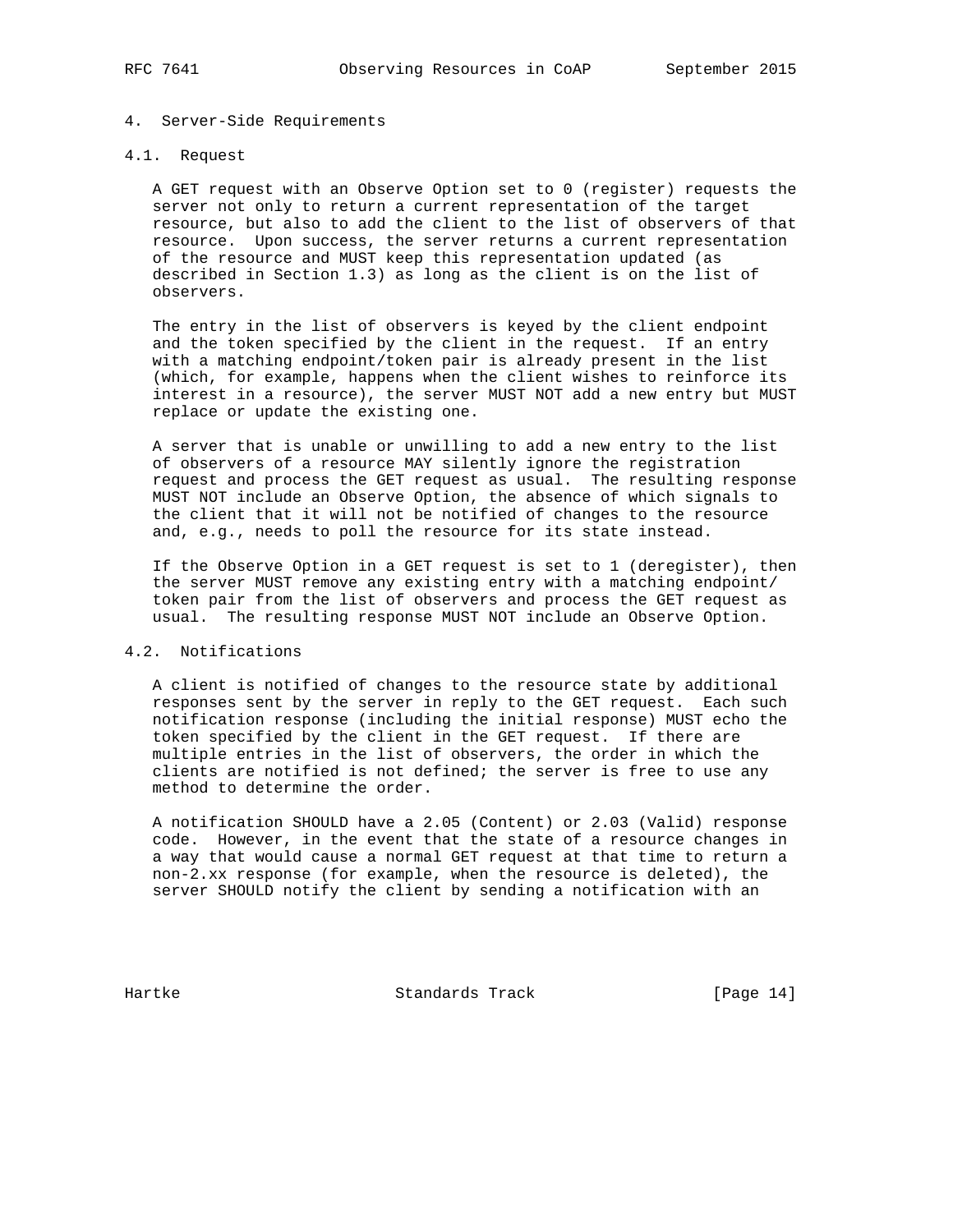appropriate response code (such as 4.04 Not Found) and subsequently MUST remove the associated entry from the list of observers of the resource.

 The Content-Format specified in a 2.xx notification MUST be the same as the one used in the initial response to the GET request. If the server is unable to continue sending notifications in this format, it SHOULD send a notification with a 4.06 (Not Acceptable) response code and subsequently MUST remove the associated entry from the list of observers of the resource.

 A 2.xx notification MUST include an Observe Option with a sequence number as specified in Section 4.4 below; a non-2.xx notification MUST NOT include an Observe Option.

### 4.3. Caching

 As notifications are just additional responses sent by the server in reply to a GET request, they are subject to caching as defined in Section 5.6 of RFC 7252 [RFC7252].

### 4.3.1. Freshness

 After returning the initial response, the server MUST keep the resource state that is observed by the client as closely in sync with the actual resource state as possible.

 Since becoming out of sync at times cannot be avoided, the server MUST indicate for each representation an age up to which it is acceptable that the observed state and the actual state are inconsistent. This age is application dependent and MUST be specified in notifications using the Max-Age Option.

 When the resource does not change and the client has a current representation, the server does not need to send a notification. However, if the client does not receive a notification, the client cannot tell if the observed state and the actual state are still in sync. Thus, when the age of the latest notification becomes greater than its indicated Max-Age, the client no longer has a usable representation of the resource state. The server MAY wish to prevent that by sending a new notification with the unchanged representation and a new Max-Age just before the Max-Age indicated earlier expires.

Hartke **Standards Track** [Page 15]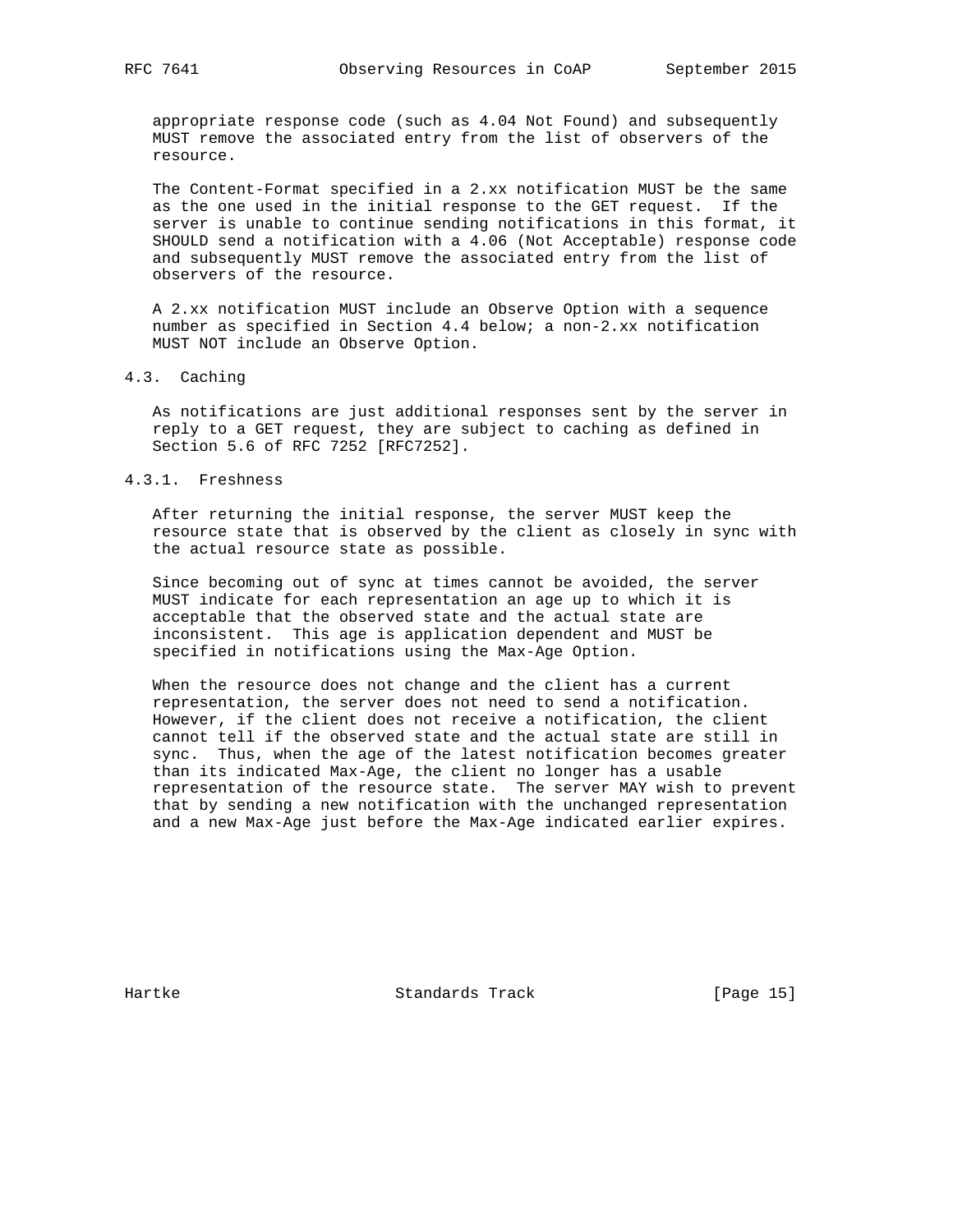# 4.3.2. Validation

 A client can include a set of entity tags in its request using the ETag Option. When an observed resource changes its state and the origin server is about to send a 2.05 (Content) notification, then whenever that notification has an entity tag in the set of entity tags specified by the client, the server MAY send a 2.03 (Valid) response with an appropriate ETag Option instead.

### 4.4. Reordering

 Because messages can get reordered, the client needs a way to determine if a notification arrived later than a newer notification. For this purpose, the server MUST set the value of the Observe Option of each notification it sends to the 24 least significant bits of a strictly increasing sequence number. The sequence number MAY start at any value and MUST NOT increase so fast that it increases by more than 2^23 within less than 256 seconds.

 The sequence number selected for a notification MUST be greater than that of any preceding notification sent to the same client with the same token for the same resource. The value of the Observe Option MUST be current at the time of transmission; if a notification is retransmitted, the server MUST update the value of the option to the sequence number that is current at that time before retransmission.

 Implementation Note: A simple implementation that satisfies the requirements is to obtain a timestamp from a local clock. The sequence number then is the timestamp in ticks, where 1 tick =  $(256$  seconds)/ $(2^23) = 30.52$  microseconds. It is not necessary that the clock reflects the current time/date.

 Another valid implementation is to store a 24-bit unsigned integer variable per resource and increment this variable each time the resource undergoes a change of state (provided that the resource changes its state less than 2^23 times in the first 256 seconds after every state change). This removes the need to update the value of the Observe Option on retransmission when the resource state did not change.

 Design Note: The choice of a 24-bit option value and a time span of 256 seconds theoretically allows for a notification rate of up to 65536 notifications per second. Constrained nodes often have rather imprecise clocks, though, and inaccuracies of the client and server side may cancel out or add in effect. Therefore, the maximum notification rate is reduced to 32768 notifications per second. This is still well beyond the highest known design

Hartke Standards Track [Page 16]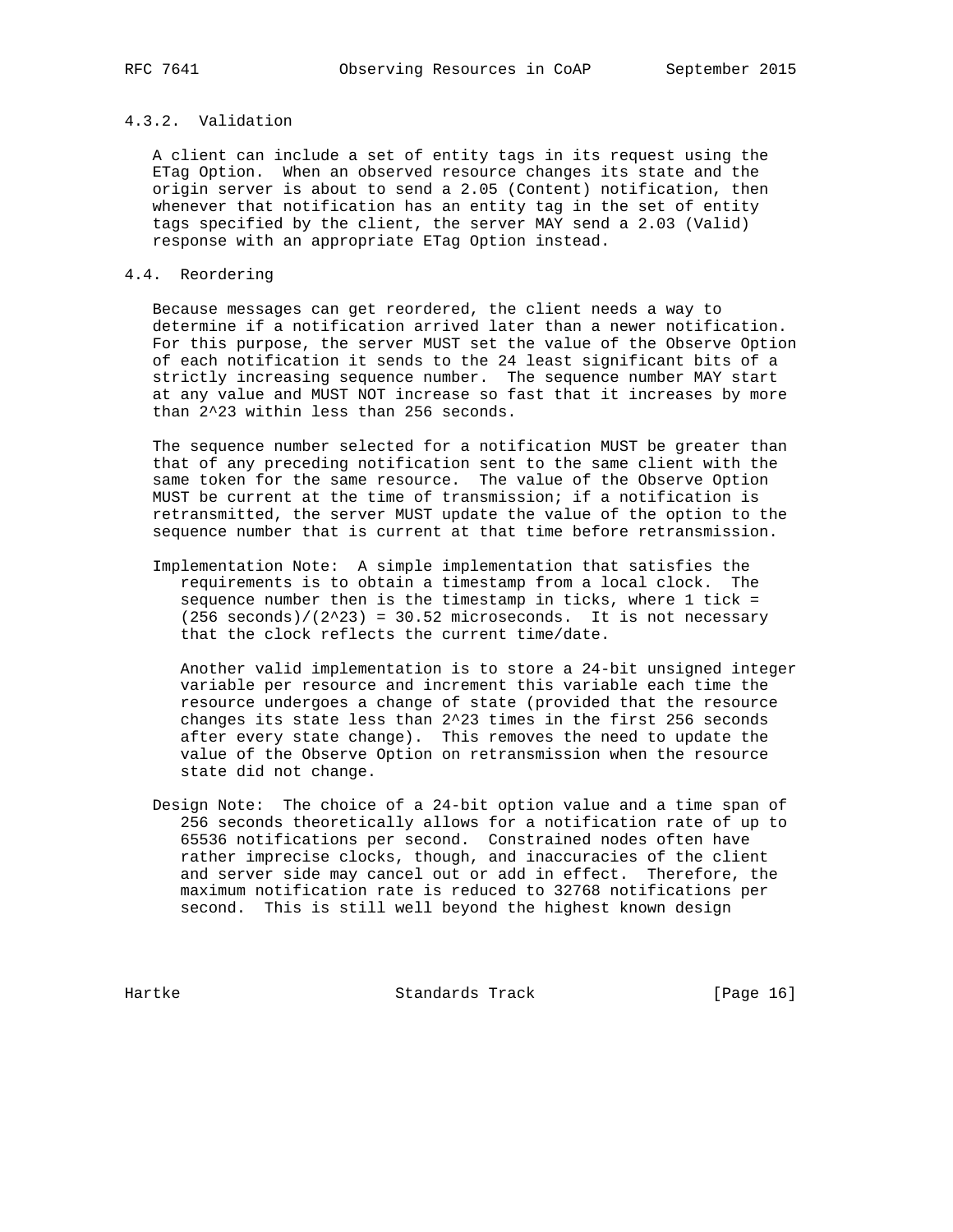objective of around 1 kHz (most CoAP applications will be several orders of magnitude below that) but allows total clock inaccuracies of up to -50/+100%.

# 4.5. Transmission

 A notification can be sent in a confirmable or a non-confirmable message. The message type used is typically application dependent and may be determined by the server for each notification individually.

 For example, for resources that change in a somewhat predictable or regular fashion, notifications can be sent in non-confirmable messages; for resources that change infrequently, notifications can be sent in confirmable messages. The server can combine these two approaches depending on the frequency of state changes and the importance of individual notifications.

 A server MAY choose to skip sending a notification if it knows that it will send another notification soon, for example, when the state of a resource is changing frequently. It also MAY choose to send more than one notification for the same resource state. However, above all, the server MUST ensure that a client in the list of observers of a resource eventually observes the latest state if the resource does not undergo a new change in state.

 For example, when state changes occur in bursts, the server can skip some notifications, send the notifications in non-confirmable messages, and make sure that the client observes the latest state change by repeating the last notification in a confirmable message when the burst is over.

 The client's acknowledgement of a confirmable notification signals that the client is interested in receiving further notifications. If a client rejects a confirmable or non-confirmable notification with a Reset message, or if the last attempt to retransmit a confirmable notification times out, then the client is considered no longer interested and the server MUST remove the associated entry from the list of observers.

 Implementation Note: To properly process a Reset message that rejects a non-confirmable notification, a server needs to remember the message IDs of the non-confirmable notifications it sends. This may be challenging for a server with constrained resources. However, since Reset messages are transmitted unreliably, the client must be prepared in case the Reset messages are not received by the server. Thus, a server can always pretend that a Reset message rejecting a non-confirmable notification was lost.

Hartke Standards Track [Page 17]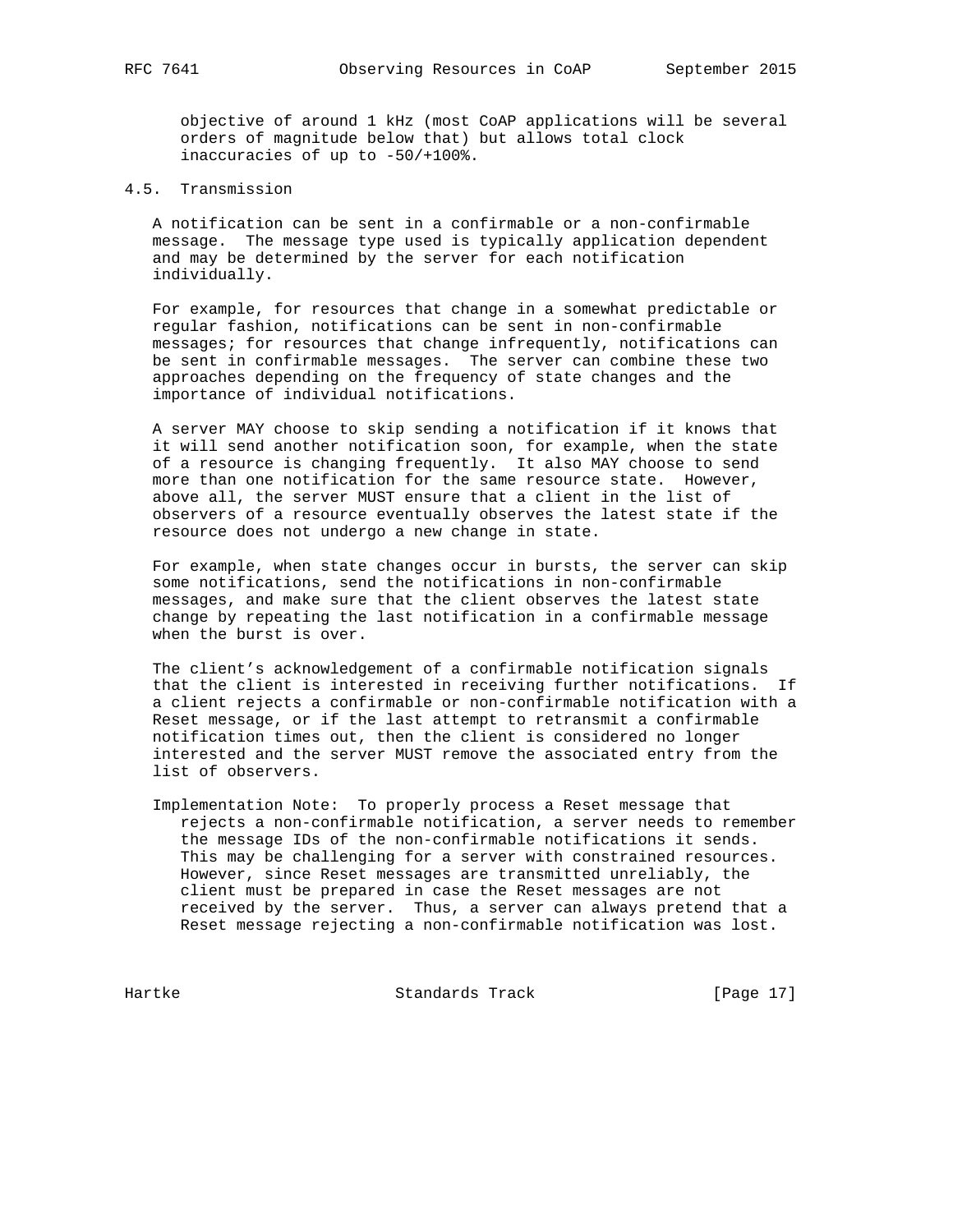If a server does this, it could accelerate cancellation by sending the following notifications to that client in confirmable messages.

 A server that transmits notifications mostly in non-confirmable messages MUST send a notification in a confirmable message instead of a non-confirmable message at least every 24 hours. This prevents a client that went away or is no longer interested from remaining in the list of observers indefinitely.

### 4.5.1. Congestion Control

 Basic congestion control for CoAP is provided by the exponential back-off mechanism in Section 4.2 of RFC 7252 [RFC7252] and the limitations in Section 4.7 of RFC 7252 [RFC7252]. However, CoAP places the responsibility of congestion control for simple request/ response interactions only on the clients: rate-limiting request transmission implicitly controls the transmission of the responses. When a single request yields a potentially infinite number of notifications, additional responsibility needs to be placed on the server.

 In order not to cause congestion, servers MUST strictly limit the number of simultaneous outstanding notifications/responses that they transmit to a given client to NSTART (1 by default; see Section 4.7 of RFC 7252 [RFC7252]). An outstanding notification/response is either a confirmable message for which an acknowledgement has not yet been received and whose last retransmission attempt has not yet timed out or a non-confirmable message for which the waiting time that results from the following rate-limiting rules has not yet elapsed.

 The server SHOULD NOT send more than one non-confirmable notification per round-trip time (RTT) to a client on average. If the server cannot maintain an RTT estimate for a client, it SHOULD NOT send more than one non-confirmable notification every 3 seconds and SHOULD use an even less aggressive rate when possible (see also Section 3.1.2 of RFC 5405 [RFC5405]).

 Further congestion control optimizations and considerations are expected in the future with advanced CoAP congestion control mechanisms.

# 4.5.2. Advanced Transmission

 The state of an observed resource may change while the number of simultaneous outstanding notifications/responses to a client on the list of observers is greater than or equal to NSTART. In this case, the server cannot notify the client of the new resource state

Hartke **Standards Track** [Page 18]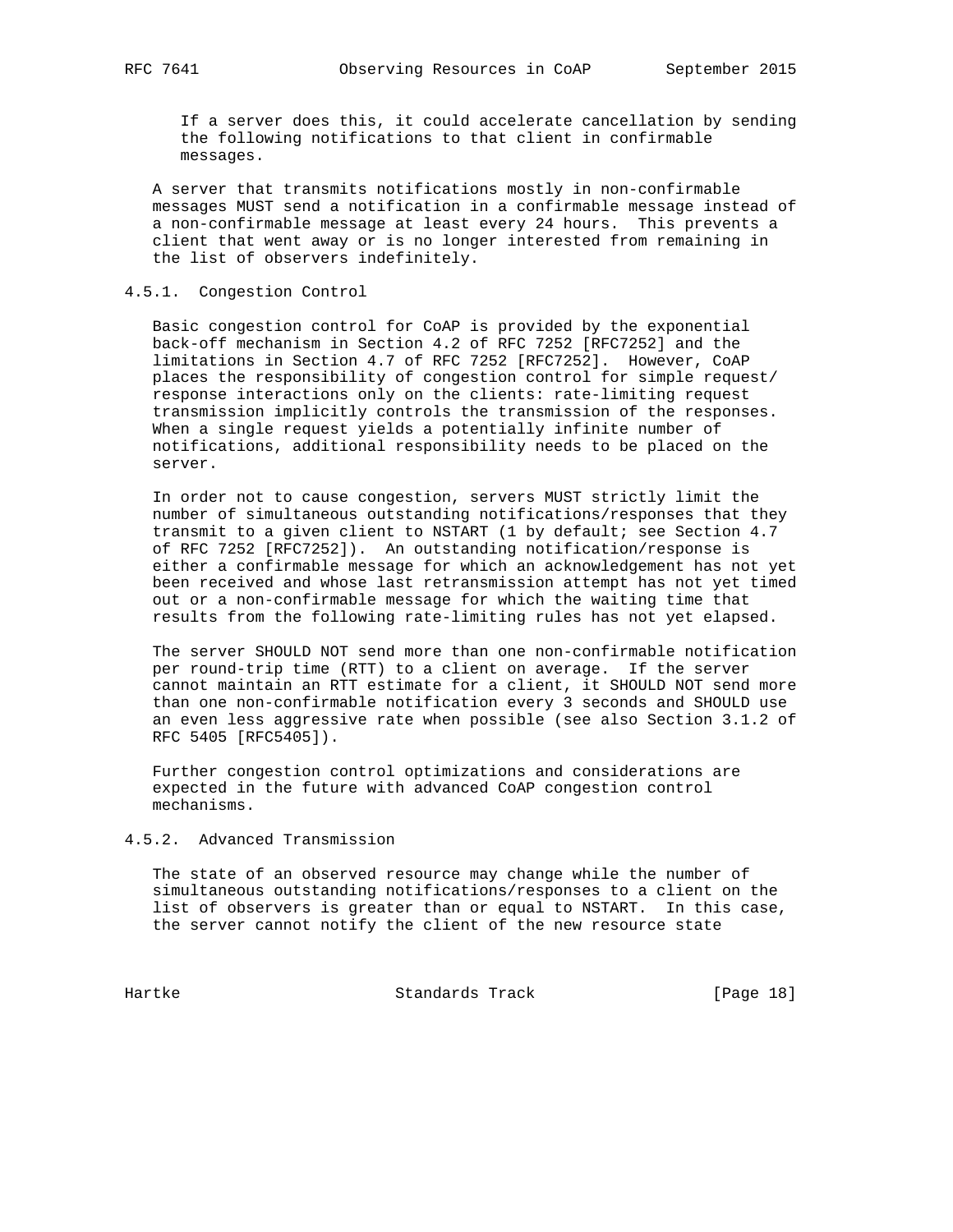immediately but has to wait for an outstanding notification/response to complete first.

 If there exists an outstanding notification/response that the server transmits to the client and that pertains to the changed resource, then it is desirable for the server to stop working towards getting the representation of the old resource state to the client and to start transmitting the current representation to the client instead, so the resource state observed by the client stays closer in sync with the actual state at the server.

 For this purpose, the server MAY optimize the transmission process by aborting the transmission of the old notification (but not before the current transmission attempt is completed) and starting a new transmission for the new notification (but with the retransmission timer and counter of the aborted transmission retained).

 In more detail, a server MAY supersede an outstanding transmission that pertains to an observation as follows:

- 1. Wait for the current (re)transmission attempt to be acknowledged, rejected, or to time out (confirmable transmission); or, wait for the waiting time to elapse or the transmission to be rejected (non-confirmable transmission).
- 2. If the transmission is rejected or it was the last attempt to retransmit a notification, remove the associated entry from the list of observers of the observed resource.
- 3. If the entry is still in the list of observers, start to transmit a new notification with a representation of the current resource state. Should the resource have changed its state more than once in the meantime, the notifications for the intermediate states are silently skipped.
- 4. The new notification is transmitted with a new Message ID and the following transmission parameters: if the previous (re)transmission attempt timed out, retain its transmission parameters, increment the retransmission counter, and double the timeout; otherwise, initialize the transmission parameters as usual (see Section 4.2 of RFC 7252 [RFC7252]).

 It is possible that the server later receives an acknowledgement for a confirmable notification that it superseded this way. Even though this does not signal consistency, it is valuable in that it signals the client's further interest in the resource. The server therefore should avoid inadvertently removing the associated entry from the list of observers.

Hartke **Standards Track** [Page 19]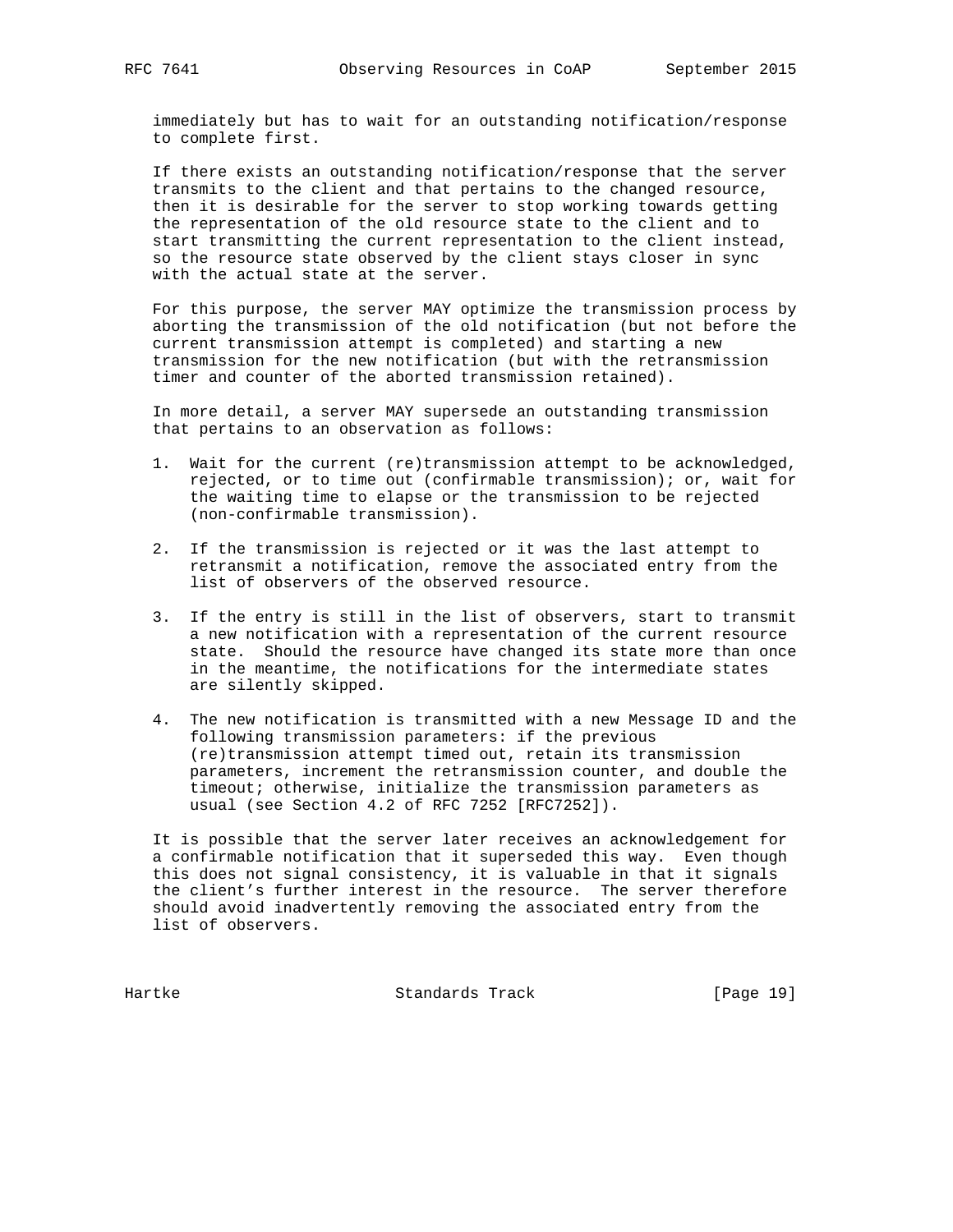# 5. Intermediaries

 A client may be interested in a resource in the namespace of a server that is reached through a chain of one or more CoAP intermediaries. In this case, the client registers its interest with the first intermediary towards the server, acting as if it was communicating with the server itself, as specified in Section 3. It is the task of this intermediary to provide the client with a current representation of the target resource and to keep the representation updated upon changes to the resource state, as specified in Section 4.

 To perform this task, the intermediary SHOULD make use of the protocol specified in this document, taking the role of the client and registering its own interest in the target resource with the next hop towards the server. If the response returned by the next hop doesn't include an Observe Option, the intermediary MAY resort to polling the next hop or MAY itself return a response without an Observe Option.

 The communication between each pair of hops is independent; each hop in the server role MUST determine individually how many notifications to send, of which message type, and so on. Each hop MUST generate its own values for the Observe Option in notifications and MUST set the value of the Max-Age Option according to the age of the local current representation.

 If two or more clients have registered their interest in a resource with an intermediary, the intermediary MUST register itself only once with the next hop and fan out the notifications it receives to all registered clients. This relieves the next hop from sending the same notifications multiple times and thus enables scalability.

 An intermediary is not required to act on behalf of a client to observe a resource; an intermediary MAY observe a resource, for example, just to keep its own cache up to date.

See Appendix A.2 for examples.

6. Web Linking

 A web link [RFC5988] to a resource accessible over CoAP (for example, in a link-format document [RFC6690]) MAY include the target attribute "obs".

 The "obs" attribute, when present, is a hint indicating that the destination of a link is useful for observation and thus, for example, should have a suitable graphical representation in a user interface. Note that this is only a hint; it is not a promise that

Hartke **Standards Track** [Page 20]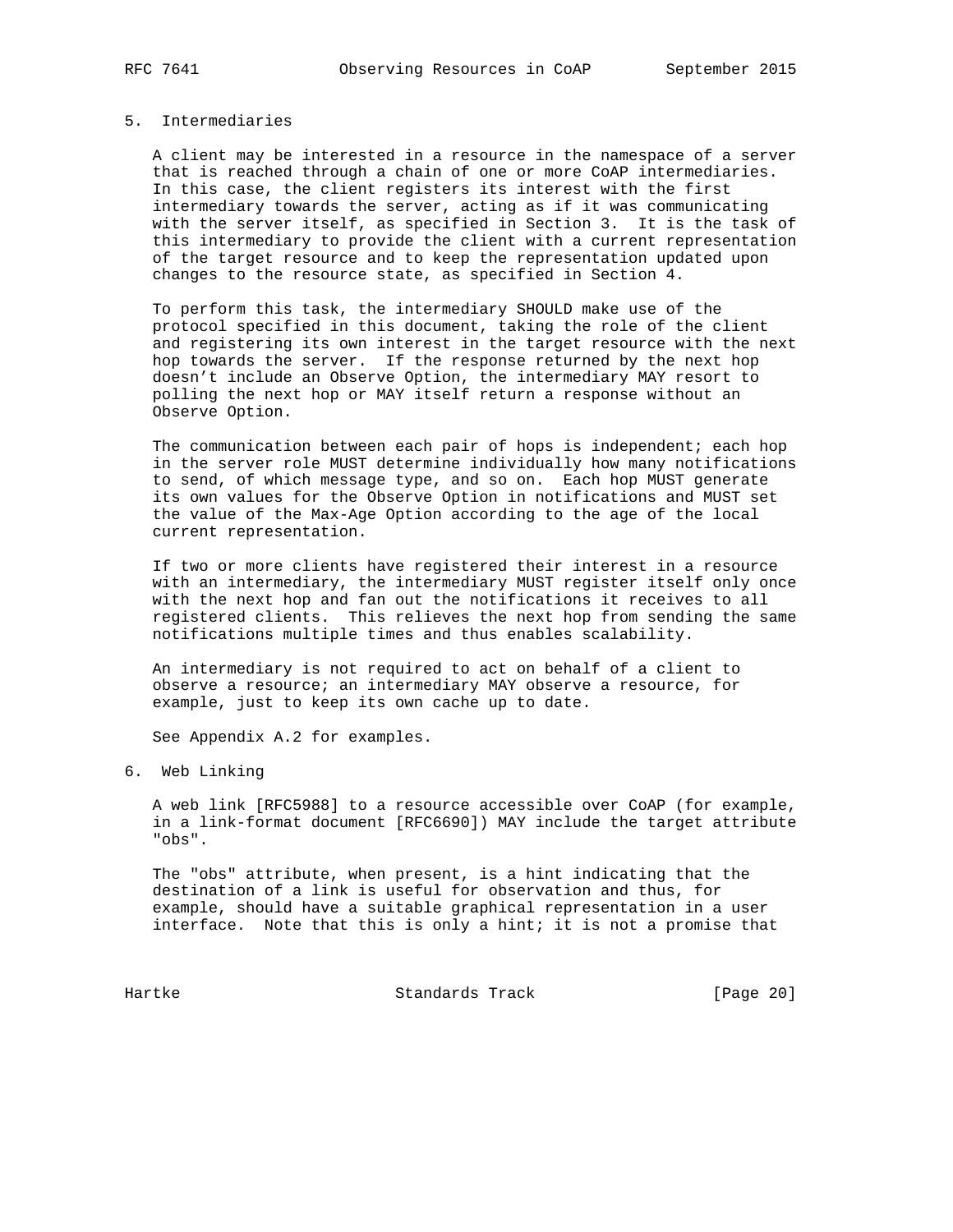the Observe Option can actually be used to perform the observation. A client may need to resort to polling the resource if the Observe Option is not returned in the response to the GET request.

 A value MUST NOT be given for the "obs" attribute; any present value MUST be ignored by parsers. The "obs" attribute MUST NOT appear more than once in a given link-value; occurrences after the first MUST be ignored by parsers.

7. Security Considerations

 The security considerations in Section 11 of [RFC7252], the CoAP specification, apply.

 Observing resources can dramatically increase the negative effects of amplification attacks. That is, not only can notifications messages be much larger than the request message, but the nature of the protocol can cause a significant number of notifications to be generated. Without client authentication, a server therefore MUST strictly limit the number of notifications that it sends between receiving acknowledgements that confirm the actual interest of the client in the data; i.e., any notifications sent in non-confirmable messages MUST be interspersed with confirmable messages. Note that an attacker may still spoof the acknowledgements if the confirmable messages are sufficiently predictable.

 The protocol follows a best-effort approach for keeping the state observed by a client and the actual resource state at a server in sync. This may have the client and the server become out of sync at times. Depending on the sensitivity of the observed resource, operating on an old state might be a security threat. The client therefore must be careful not to use a representation after its Max- Age expires, and the server must set the Max-Age Option to a sensible value.

 As with any protocol that creates state, attackers may attempt to exhaust the resources that the server has available for maintaining the list of observers for each resource. Servers may want to apply access controls to this creation of state. As degraded behavior, the server can always fall back to processing the request as a normal GET request (without an Observe Option) if it is unwilling or unable to add a client to the list of observers of a resource, including if system resources are exhausted or nearing exhaustion.

 Intermediaries must be careful to ensure that notifications cannot be employed to create a loop. A simple way to break any loops is to employ caches for forwarding notifications in intermediaries.

Hartke Standards Track [Page 21]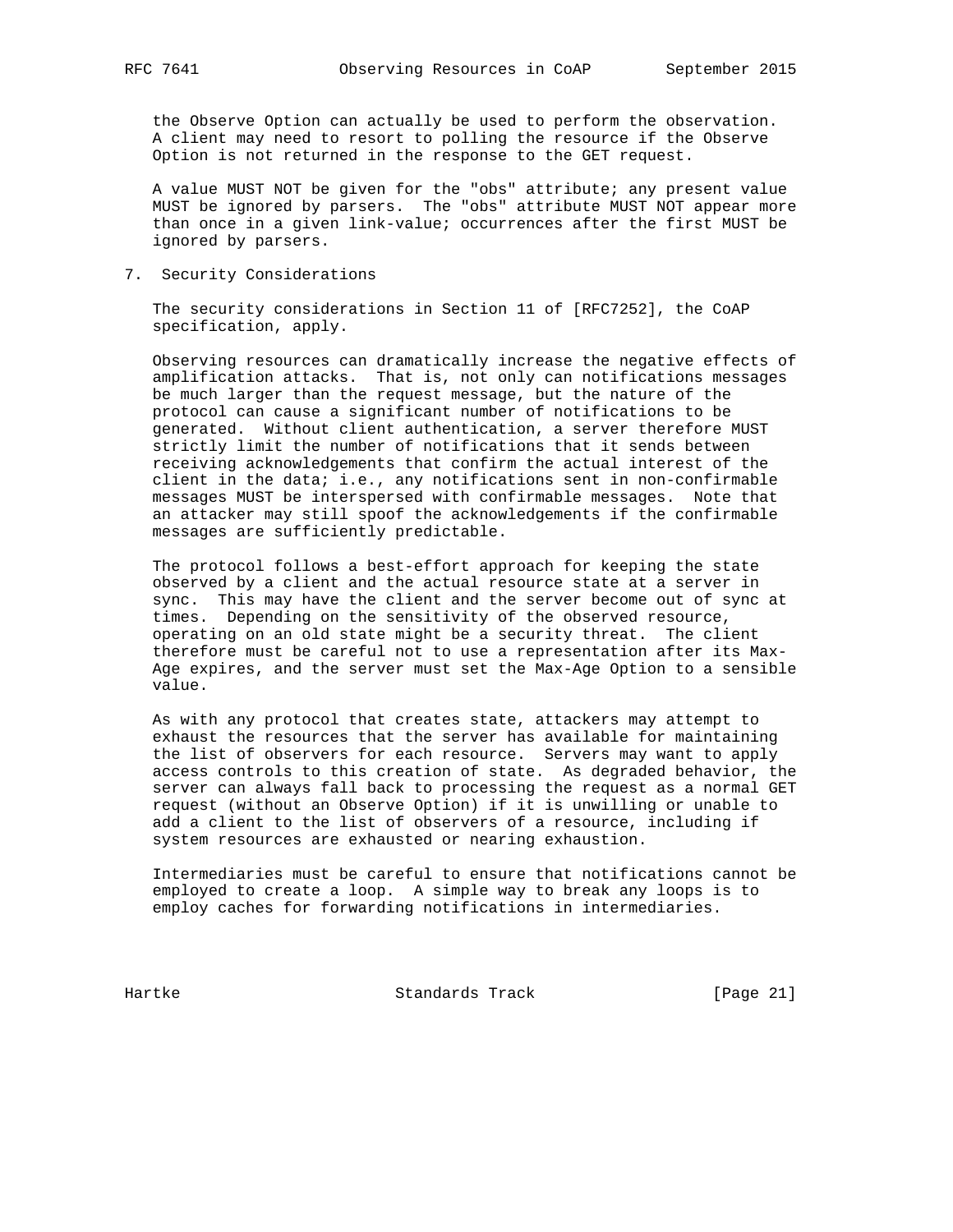Resources can be observed over CoAP that is secured by Datagram Transport Layer Security (DTLS) using any of the security modes described in Section 9 of RFC 7252. The use of DTLS is indicated by the "coaps" URI scheme. All notifications resulting from a GET request with an Observe Option MUST be returned within the same epoch of the same connection as the request.

8. IANA Considerations

 The following entry has been added to the CoAP Option Numbers registry:

|  | Number   Name   Reference  <br>-------+---------+----------- |
|--|--------------------------------------------------------------|
|  | 6   Observe   RFC 7641  <br>--+---------+-----------         |

### 9. References

- 9.1. Normative References
	- [RFC2119] Bradner, S., "Key words for use in RFCs to Indicate Requirement Levels", BCP 14, RFC 2119, DOI 10.17487/RFC2119, March 1997, <http://www.rfc-editor.org/info/rfc2119>.
	- [RFC5988] Nottingham, M., "Web Linking", RFC 5988, DOI 10.17487/RFC5988, October 2010, <http://www.rfc-editor.org/info/rfc5988>.
	- [RFC7252] Shelby, Z., Hartke, K., and C. Bormann, "The Constrained Application Protocol (CoAP)", RFC 7252, DOI 10.17487/RFC7252, June 2014, <http://www.rfc-editor.org/info/rfc7252>.
- 9.2. Informative References
	- [GOF] Gamma, E., Helm, R., Johnson, R., and J. Vlissides, "Design Patterns: Elements of Reusable Object-Oriented Software", Addison-Wesley Professional Computing Series, 1994.
	- [REST] Fielding, R., "Architectural Styles and the Design of Network-based Software Architectures", Ph.D. Dissertation, University of California, Irvine, 2000, <http://www.ics.uci.edu/˜fielding/pubs/dissertation/ fielding\_dissertation.pdf>.

Hartke **Standards Track** [Page 22]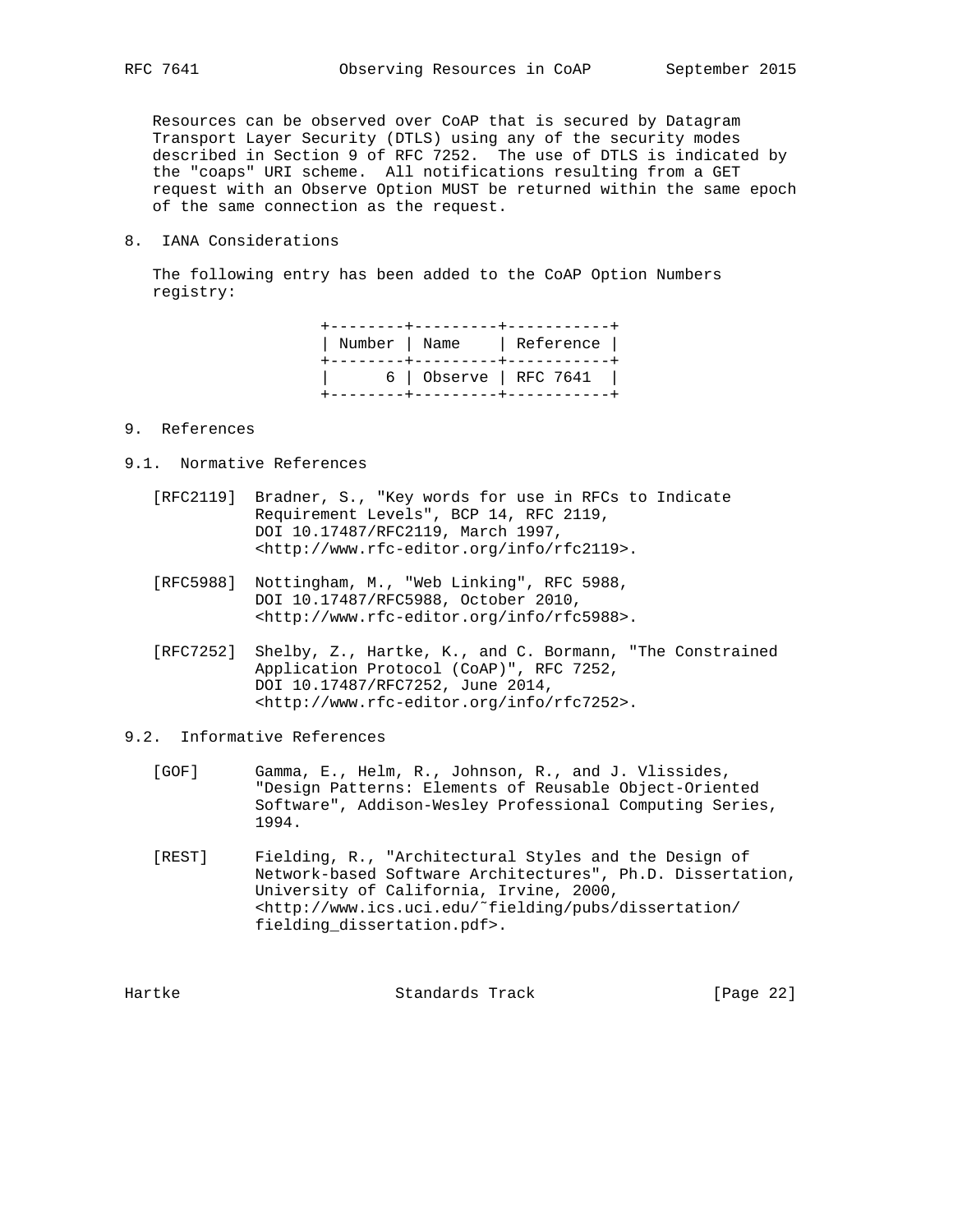- [RFC1982] Elz, R. and R. Bush, "Serial Number Arithmetic", RFC 1982, DOI 10.17487/RFC1982, August 1996, <http://www.rfc-editor.org/info/rfc1982>.
	- [RFC5405] Eggert, L. and G. Fairhurst, "Unicast UDP Usage Guidelines for Application Designers", BCP 145, RFC 5405, DOI 10.17487/RFC5405, November 2008, <http://www.rfc-editor.org/info/rfc5405>.
	- [RFC5989] Roach, A., "A SIP Event Package for Subscribing to Changes to an HTTP Resource", RFC 5989, DOI 10.17487/RFC5989, October 2010, <http://www.rfc-editor.org/info/rfc5989>.
	- [RFC6202] Loreto, S., Saint-Andre, P., Salsano, S., and G. Wilkins, "Known Issues and Best Practices for the Use of Long Polling and Streaming in Bidirectional HTTP", RFC 6202, DOI 10.17487/RFC6202, April 2011, <http://www.rfc-editor.org/info/rfc6202>.
	- [RFC6690] Shelby, Z., "Constrained RESTful Environments (CoRE) Link Format", RFC 6690, DOI 10.17487/RFC6690, August 2012, <http://www.rfc-editor.org/info/rfc6690>.
	- [RFC7228] Bormann, C., Ersue, M., and A. Keranen, "Terminology for Constrained-Node Networks", RFC 7228, DOI 10.17487/RFC7228, May 2014, <http://www.rfc-editor.org/info/rfc7228>.
	- [RFC7230] Fielding, R., Ed. and J. Reschke, Ed., "Hypertext Transfer Protocol (HTTP/1.1): Message Syntax and Routing", RFC 7230, DOI 10.17487/RFC7230, June 2014, <http://www.rfc-editor.org/info/rfc7230>.

Hartke **Standards Track** [Page 23]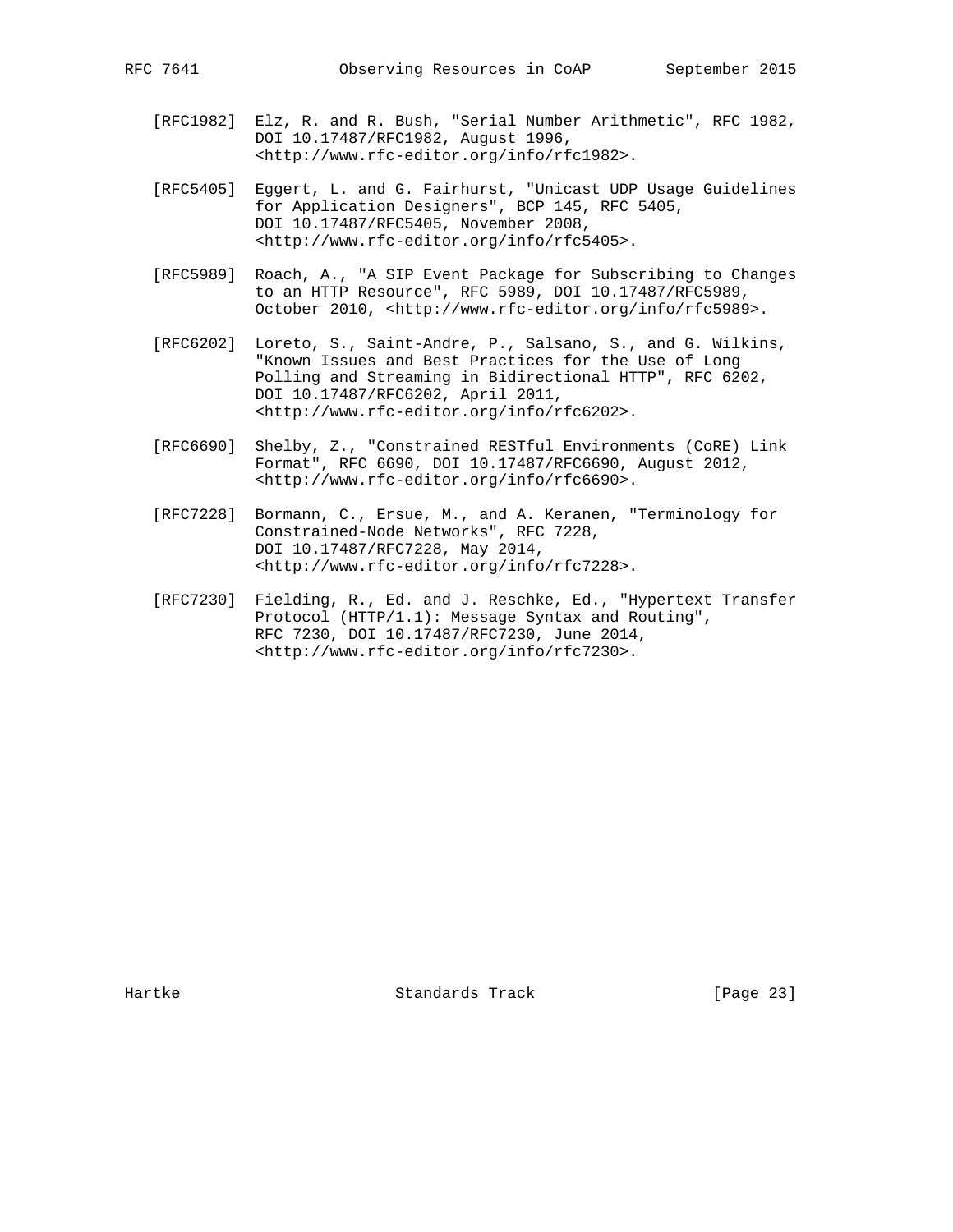# Appendix A. Examples

# A.1. Client/Server Examples

|                |          | Observed CLIENT SERVER       | Actual   |               |                         |
|----------------|----------|------------------------------|----------|---------------|-------------------------|
| t.             | State    |                              | State    |               |                         |
| 1              |          |                              |          |               |                         |
| $\overline{a}$ | unknown  |                              | 18.5 Cel |               |                         |
| 3              |          |                              |          |               | Header: GET 0x41011633  |
| $\overline{4}$ |          | GET                          |          | Token: 0x4a   |                         |
| 5              |          |                              |          |               | Uri-Path: temperature   |
| 6              |          |                              |          |               | Observe: 0 (register)   |
| 7              |          |                              |          |               |                         |
| $\,8\,$        |          |                              |          |               |                         |
| 9              |          | $\lt$ $  -$                  |          |               | Header: 2.05 0x61451633 |
| 10             |          | 2.05                         |          | Token: 0x4a   |                         |
| 11             | 18.5 Cel |                              |          | Observe: 9    |                         |
| 12             |          |                              |          | $Max-Aqe: 15$ |                         |
| 13             |          |                              |          |               | Payload: "18.5 Cel"     |
| 14             |          |                              |          |               |                         |
| 15             |          |                              |          |               |                         |
| 16<br>17       |          | $\leftarrow - - - +$<br>2.05 |          | Token: 0x4a   | Header: 2.05 0x51457b50 |
| 18             | 19.2 Cel |                              | 19.2 Cel | Observe: 16   |                         |
| 29             |          |                              |          | $Max-Aqe: 15$ |                         |
| 20             |          |                              |          |               | Payload: "19.2 Cel"     |
| 21             |          |                              |          |               |                         |
|                |          |                              |          |               |                         |

 Figure 3: A Client Registers and Receives One Notification of the Current State and One of a New State upon a State Change

Hartke Standards Track [Page 24]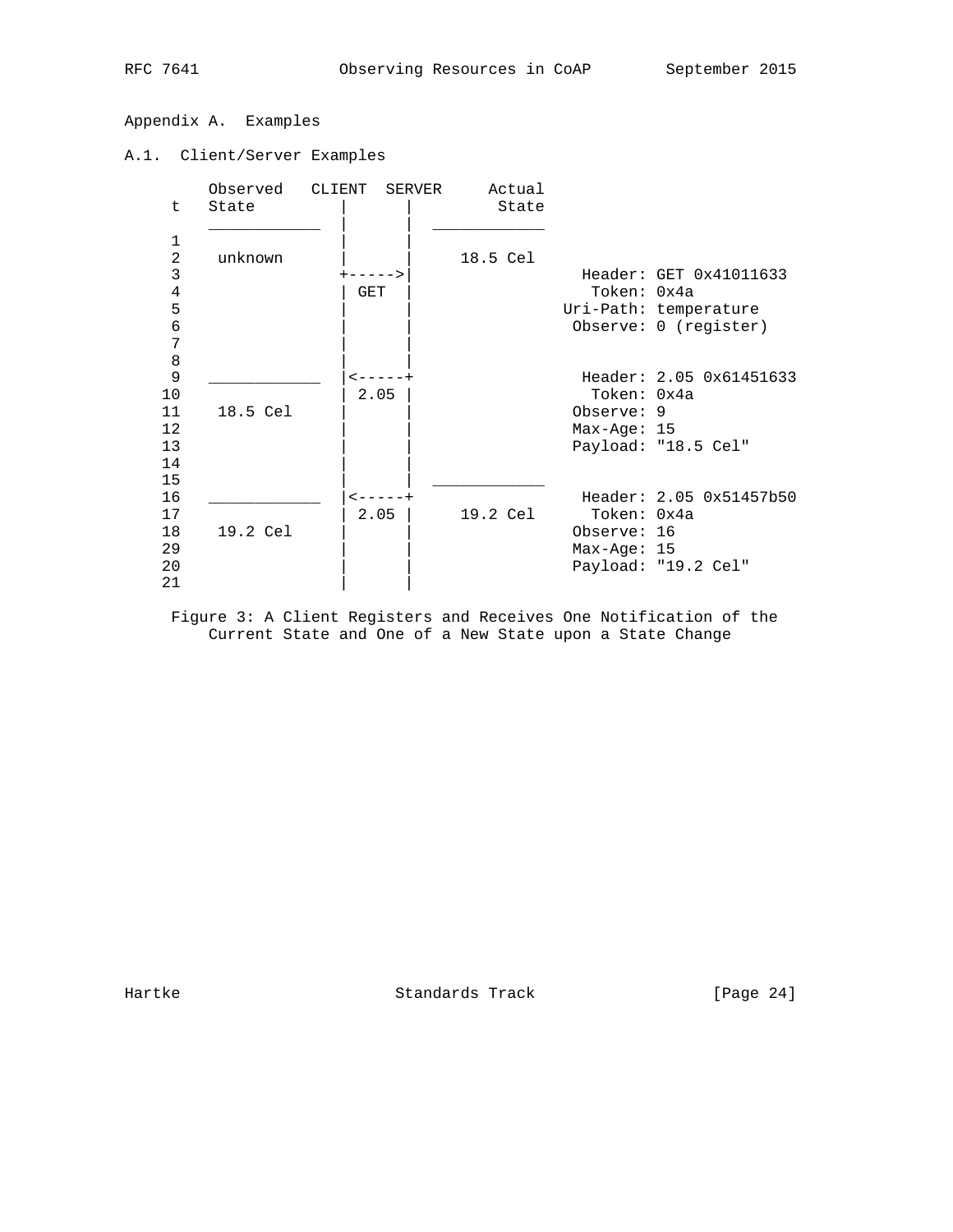| t                                            | Observed<br>State            | CLIENT<br>SERVER      | Actual<br>State |                                             |                                                                          |
|----------------------------------------------|------------------------------|-----------------------|-----------------|---------------------------------------------|--------------------------------------------------------------------------|
| 22<br>23                                     | 19.2 Cel                     |                       | 19.2 Cel        |                                             |                                                                          |
| 24<br>25<br>26<br>27<br>28<br>29<br>30<br>31 |                              | $X - - - - +$<br>2.05 | 19.7 Cel        | Token: 0x4a<br>Observe: 25<br>$Max-Age: 15$ | Header: 2.05 0x51457b51<br>Payload: "19.7 Cel"                           |
| 32<br>33<br>34<br>35<br>36<br>37             | 19.2 Cel<br>$(s\text{tale})$ |                       |                 |                                             |                                                                          |
| 38<br>39<br>40<br>41<br>42                   |                              | <b>GET</b>            |                 | Token: 0xb2                                 | Header: GET 0x41011634<br>Uri-Path: temperature<br>Observe: 0 (register) |
| 43<br>44<br>45<br>46<br>47<br>48<br>49<br>50 | 19.7 Cel                     | 2.05                  |                 | Token: 0xb2<br>Observe: 44<br>$Max-Age: 15$ | Header: 2.05 0x61451634<br>ETag: 0x78797a7a79<br>Payload: "19.7 Cel"     |



Hartke Standards Track [Page 25]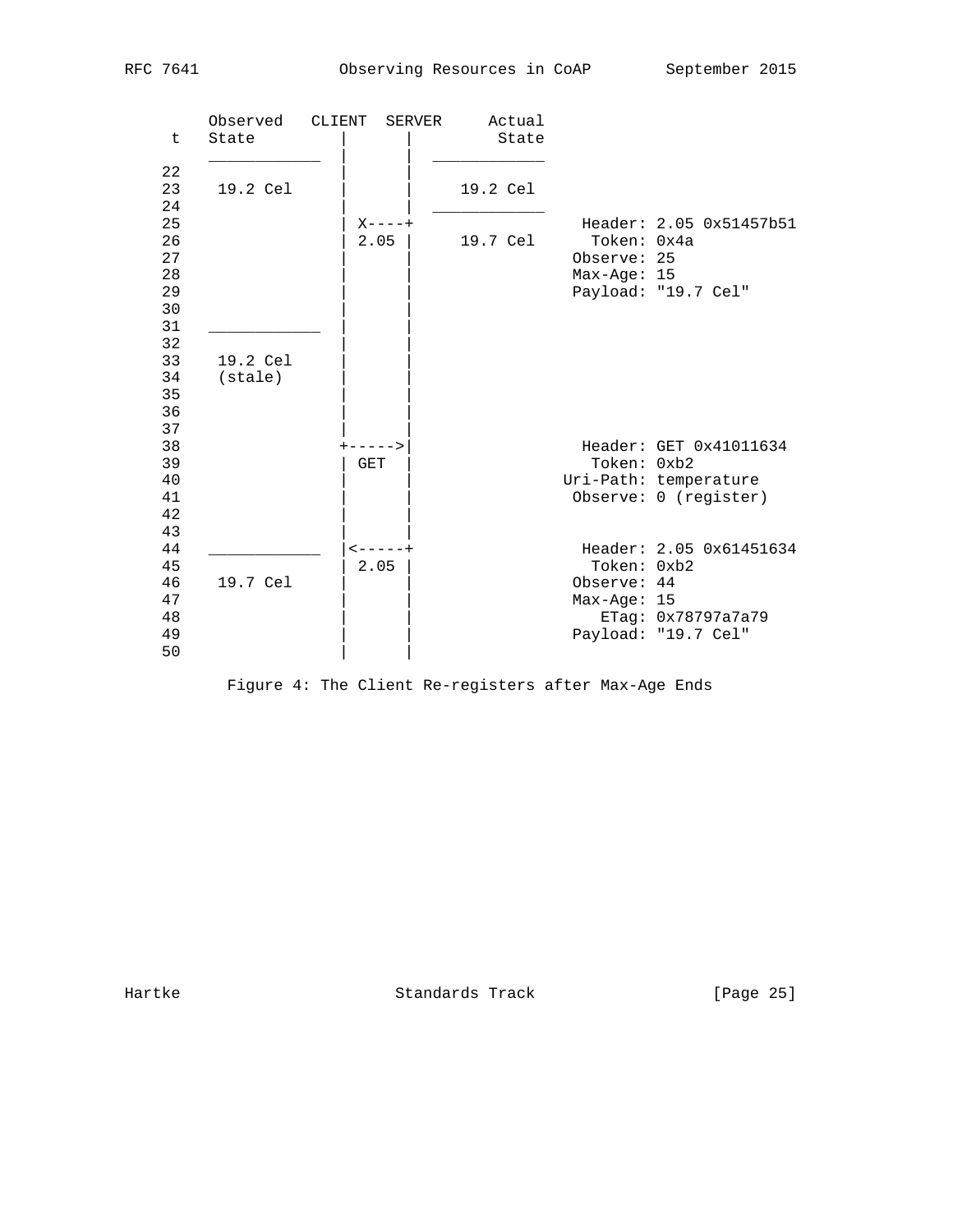| t                                            | Observed<br>State                | CLIENT<br>SERVER              | Actual<br>State                  |                                           |                                                                                                |
|----------------------------------------------|----------------------------------|-------------------------------|----------------------------------|-------------------------------------------|------------------------------------------------------------------------------------------------|
| 51<br>52<br>53<br>54<br>55<br>56<br>57<br>58 | 19.7 Cel                         | crash                         | 19.7 Cel                         |                                           |                                                                                                |
| 59<br>60<br>61<br>62<br>63<br>64<br>65       | 19.7 Cel<br>(s <del>t</del> ale) |                               | reboot______________<br>20.0 Cel |                                           |                                                                                                |
| 66<br>67<br>68<br>69<br>70<br>71<br>72       |                                  | $+ - - - - - >$<br><b>GET</b> |                                  | Token: 0xf9                               | Header: GET 0x41011635<br>Uri-Path: temperature<br>Observe: 0 (register)<br>ETag: 0x78797a7a79 |
| 73<br>74<br>75<br>76<br>77<br>78<br>79       | 20.0 Cel                         | $- - - - - +$<br>2.05         |                                  | Token: 0xf9<br>Observe: 74<br>Max-Age: 15 | Header: 2.05 0x61451635<br>Payload: "20.0 Cel"                                                 |
| 80<br>81<br>82<br>83<br>84<br>85<br>86       | 19.7 Cel                         | $- - - - - +$<br>2.03         | 19.7 Cel                         | Token: 0xf9<br>Observe: 81<br>Max-Age: 15 | Header: 2.03 0x5143aa0c<br>ETag: 0x78797a7a79                                                  |

 Figure 5: The Client Re-registers and Gives the Server the Opportunity to Select a Stored Response

Hartke **Standards Track** [Page 26]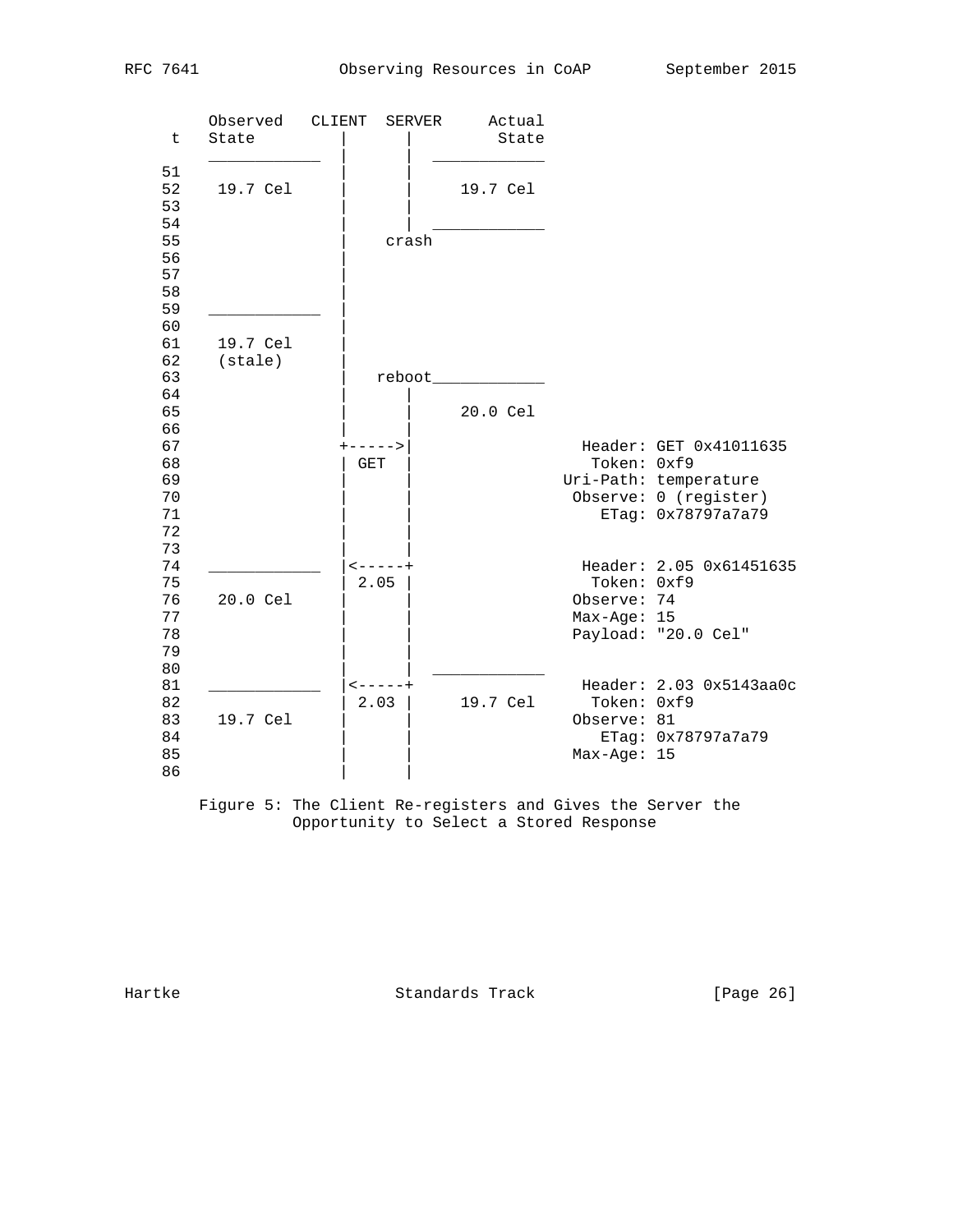| $\mathsf{t}$ | Observed<br>State    | CLIENT<br>SERVER | Actual<br>State |               |                         |
|--------------|----------------------|------------------|-----------------|---------------|-------------------------|
| 87           |                      |                  |                 |               |                         |
| 88           | 19.7 Cel             |                  | 19.7 Cel        |               |                         |
| 89           |                      |                  |                 |               |                         |
| 90           |                      |                  |                 |               |                         |
| 91           |                      |                  |                 |               | Header: 2.05 0x4145aa0f |
| 92           |                      | 2.05             | 19.3 Cel        | Token: 0xf9   |                         |
| 93           | 19.3 Cel             |                  |                 | Observe: 91   |                         |
| 94           |                      |                  |                 | $Max-Age: 15$ |                         |
| 95           |                      |                  |                 |               | Payload: "19.3 Cel"     |
| 96           |                      |                  |                 |               |                         |
| 97           |                      |                  |                 |               |                         |
| 98           |                      | ->               |                 |               | Header: 0x7000aa0f      |
| 99           |                      |                  |                 |               |                         |
| 100          |                      |                  |                 |               |                         |
| 101          |                      |                  |                 |               |                         |
| 102          |                      |                  |                 |               |                         |
| 103          |                      |                  |                 |               |                         |
| 104          |                      |                  | 19.0 Cel        |               |                         |
| 105          |                      |                  |                 |               |                         |
| 106          |                      |                  |                 |               |                         |
| 107          |                      |                  |                 |               |                         |
| 108          | 19.3 Cel             |                  |                 |               |                         |
| 109          | (s <sub>t</sub> ale) |                  |                 |               |                         |
| 110          |                      |                  |                 |               |                         |

 Figure 6: The Client Rejects a Notification and Thereby Cancels the Observation

Hartke **Standards Track** [Page 27]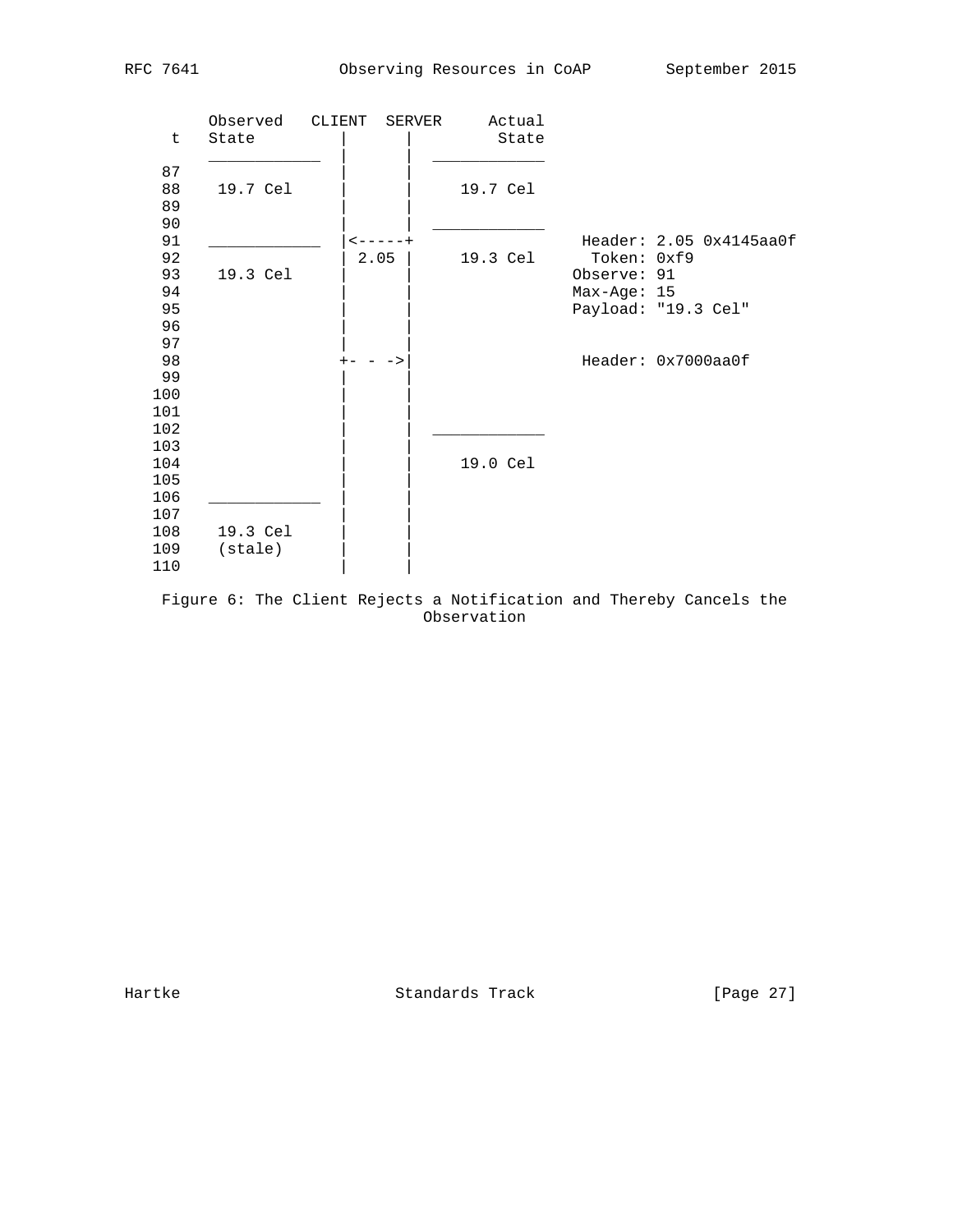# A.2. Proxy Examples

| CLIENT PROXY SERVER          |                           |                                                               |                                                                                      |
|------------------------------|---------------------------|---------------------------------------------------------------|--------------------------------------------------------------------------------------|
|                              | GET                       | Token: 0x1a<br>Uri-Path: status                               | +----->  Header: GET 0x41015fb8<br>Uri-Host: sensor.example<br>Observe: 0 (register) |
|                              | <b>&lt;-----+</b><br>2.05 | Token: 0x1a<br>Observe: 42<br>Max-Age: 60<br>Payload: "ready" | Header: 2.05 0x61455fb8                                                              |
| $+ - - - - >$<br>GET         |                           | Token: 0x9a                                                   | Header: GET 0x41011633<br>Proxy-Uri: coap://sensor.example/status                    |
| $\leftarrow - - - +$<br>2.05 |                           | Token: 0x9a<br>Max-Age: 53<br>Payload: "ready"                | Header: 2.05 0x61451633                                                              |
|                              | <-----+<br>2.05           | Token: 0x1a<br>Observe: 135<br>Max-Age: 60<br>Payload: "busy" | Header: 2.05 0x514505fc0                                                             |
| +-----><br>GET               |                           | Token: 0x9b                                                   | Header: GET 0x41011634<br>Proxy-Uri: coap://sensor.example/status                    |
| $- - - - +$<br>2.05          |                           | Token: 0x9b<br>Max-Age: 49<br>Payload: "busy"                 | Header: 2.05 0x61451634                                                              |

Figure 7: A Proxy Observes a Resource to Keep its Cache Up to Date

Hartke Standards Track [Page 28]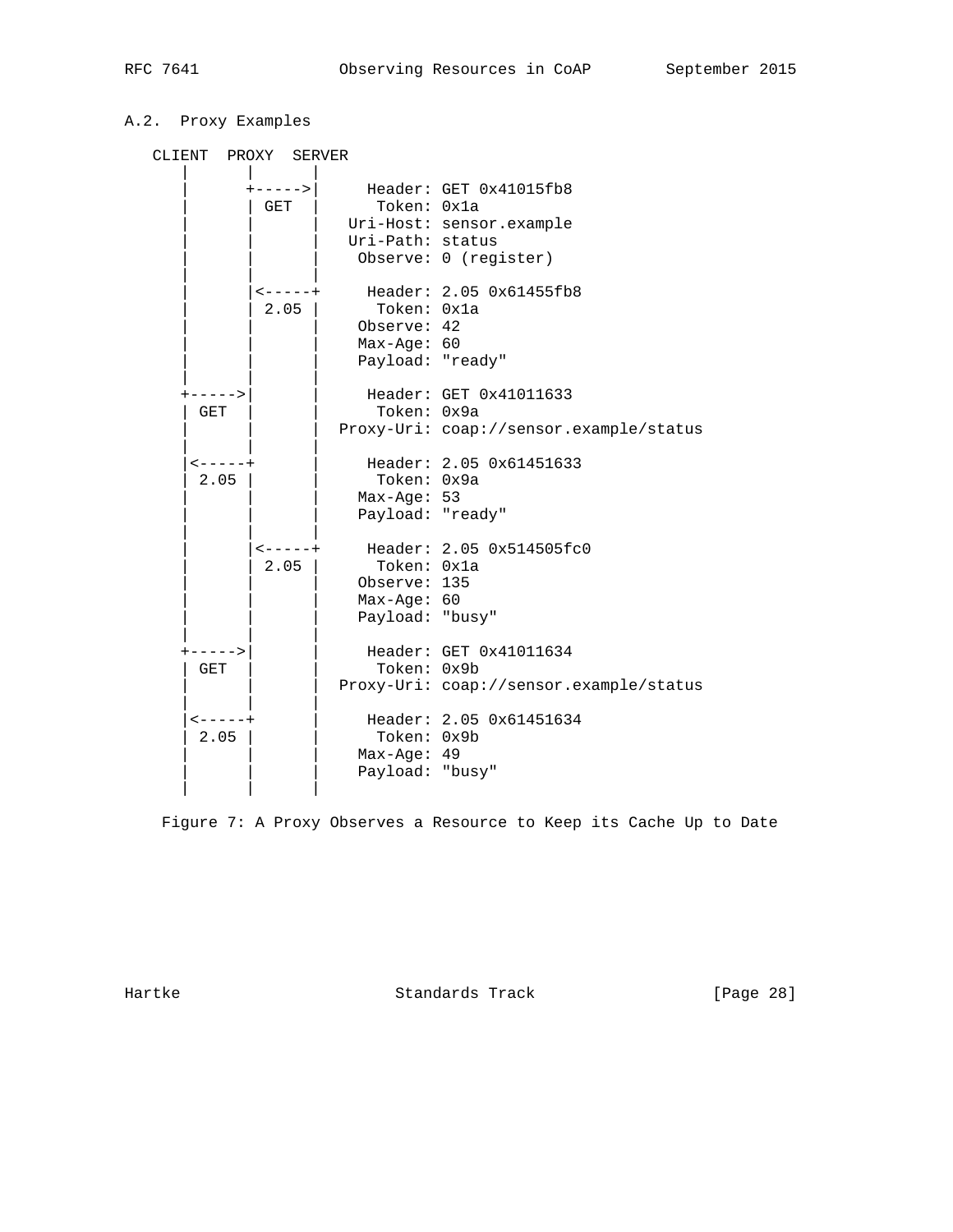| CLIENT PROXY SERVER          |                          |                                                                  |                                                                                            |
|------------------------------|--------------------------|------------------------------------------------------------------|--------------------------------------------------------------------------------------------|
| $+ - - - - >$<br>GET         |                          | Token: 0x6a                                                      | Header: GET 0x41011635<br>Proxy-Uri: coap://sensor.example/status<br>Observe: 0 (register) |
| $<- - - +$                   |                          |                                                                  | Header: 0x60001635                                                                         |
|                              | $+ - - - - - >  $<br>GET | Token: 0xaa<br>Uri-Path: status                                  | Header: GET 0x4101af90<br>Uri-Host: sensor.example<br>Observe: 0 (register)                |
|                              | $2.05$                   | Token: Oxaa<br>Observe: 67<br>Max-Age: 60<br>Payload: "ready"    | <-----+ Header: 2.05 0x6145af90                                                            |
| $- - - - +$<br>2.05          |                          | Token: 0x6a<br>Observe: 17346<br>Max-Age: 60<br>Payload: "ready" | Header: 2.05 0x4145af94                                                                    |
| $+ - - - >$                  |                          |                                                                  | Header: 0x6000af94                                                                         |
|                              | $- - - - - +$<br>2.05    | Token: 0xaa<br>Observe: 157<br>$Max-Age: 60$<br>Payload: "busy"  | Header: 2.05 0x51455a20                                                                    |
| $\leftarrow - - - +$<br>2.05 |                          | Token: 0x6a<br>Observe: 17436<br>Max-Age: 60<br>Payload: "busy"  | Header: 2.05 0x5145af9b                                                                    |

Figure 8: A Client Observes a Resource through a Proxy

Hartke **Standards Track** [Page 29]